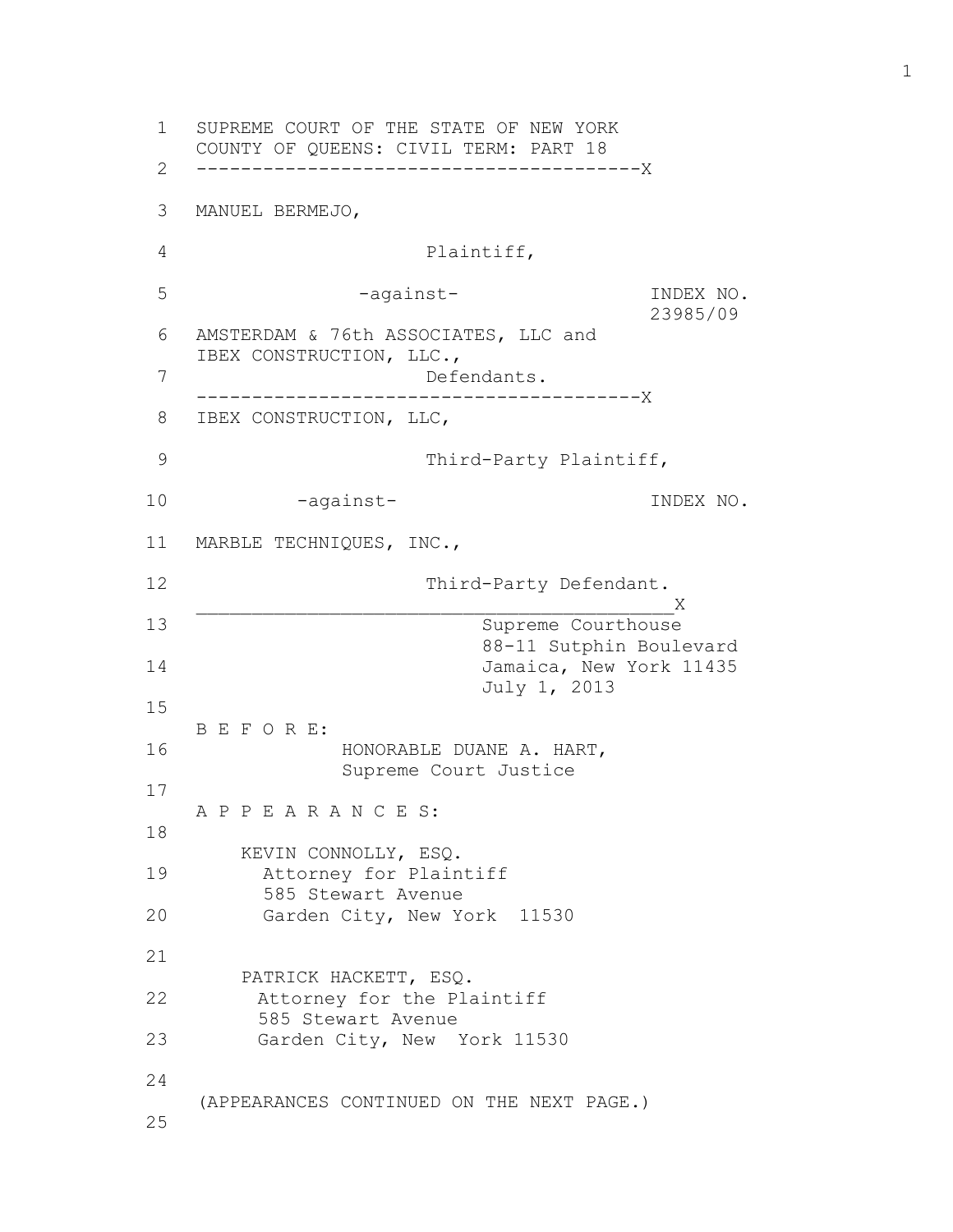```
1
 2
 3
 4
 5
 6
 7
 8
 9
10
11
12
13
14
15
16
17
18
19
20
21
22
23
24
25
         GUS CONSTANTINIDIS, ESQ.
            Attorney for the Plaintiff
            35-01 35th Street
            Long Island City, New York
         PELTZ & WALKER, LLP
           Attorneys for HHC
           222 Broadway
           New York, New York 10038
    BY: STEVEN SILVERMAN, ESQ.
         BARRY McTIERNAN & MOORE, LLC
           Attorneys for Equinox & Eclipse
           2 Rector Street
           New York, New York 10006
    BY: EMER FORDE, ESQ.
        LONDON FISHER, LLP
          Attorneys for Amesterdam & 76th Associates, LLC
          59 Maiden Lane
          New York, New York 10038
   BY: RICHARD MENDELSOHN, ESQ.
        ANDREA G. SAWYERS, ESQ.
          Attorney for Ibex Construction
          3 Huntington Quadrangle
          Melville, New York 11747
    BY: MICHAEL REILLY, ESQ.
         ANNA ROSEN, ESQ.
          Attorneys for Defendant in DJ Action
          570 Lexington Avenue
          New York, New York 10016
         KERN, AUGUSTINE, CONROY & SCHOPPMANN, LLP
          Attorneys for Dr. Michael Katz
          865 Merrick Avenue
          Westbury, New York
   BY: DAVID VOZZA, ESQ.
                                  AUDREY KEISER
                                  OFFICIAL COURT REPORTER
```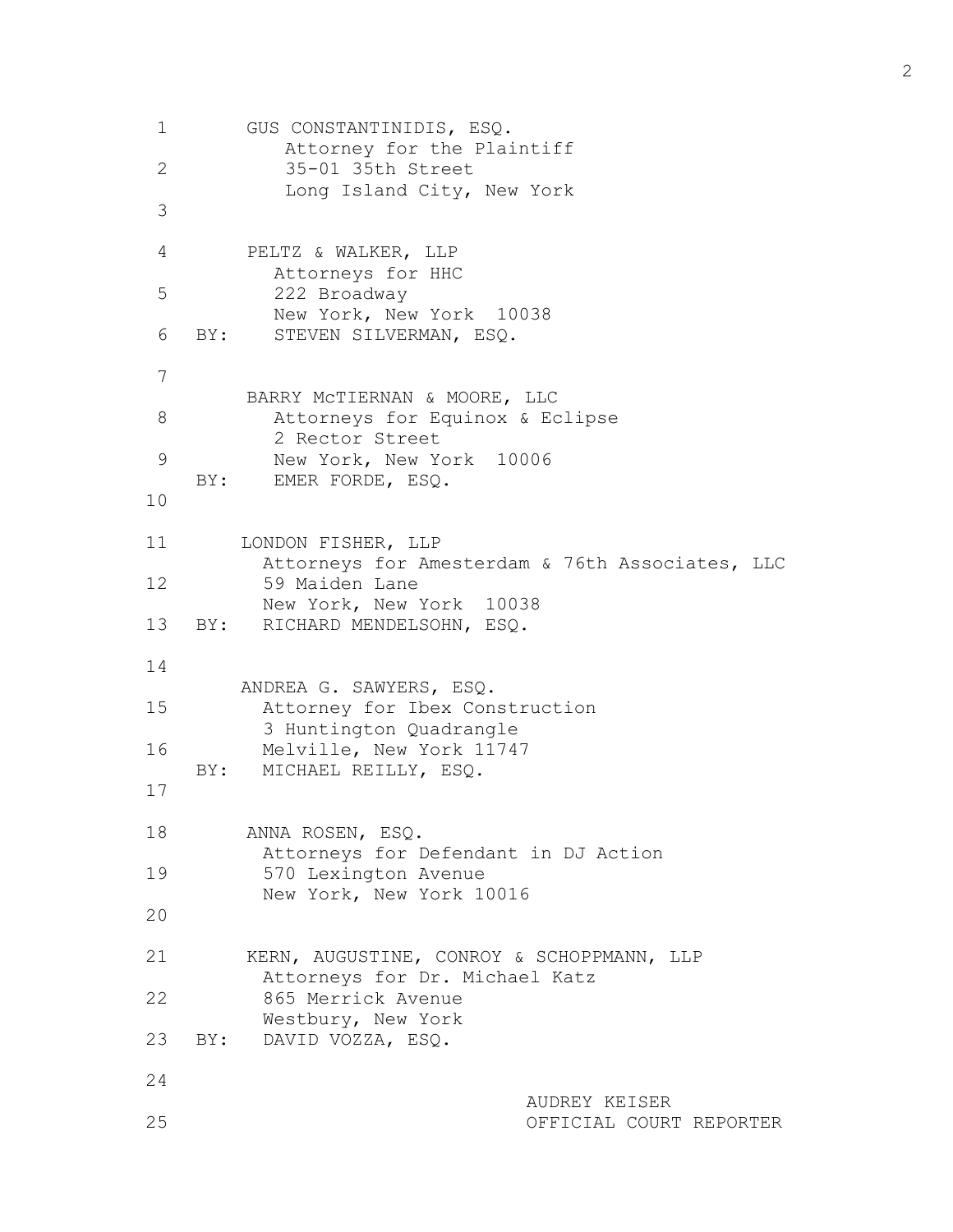1 2 3 4 5 6 7 8 9 10 11 12 13 14 15 16 17 18 19 20 THE COURT: This is Index Number 23985 of 2009, Manuel Bermejo, against Amsterdam & 76th Associates, LLC and Ibex Construction, LLC., defendants., et. al. Appearance of counsel, please. MR. CONNOLLY: Kevin Connolly, 585 Stewart Avenue, Garden City, New York, for the plaintiff. MR. HACKETT: Patrick Hackett, 585 Stewart Avenue, Garden City, New York, also representing the plaintiff. MR. CONSTANTINIDIS: Gus Constantinidis, 35-01 35th Avenue, Long Island City, New York, for the plaintiff. MR. SILVERMAN: Steven Silverman from the law office of Peltz & Walker, 222 Broadway, New York, New York, 10038. We are for the discontinued HHC, Medical malpractice. MS. FORDE: Emer Forde, from the law office of Barry, McTiernan & Moore, LLC, 2 Rector Street, New York, New York, 10006 for second and third party defendant Equinox Holding, Inc., Equinox 76th Street, Inc., and Eclipse Development Corporation, Inc. MR. MENDELSOHN: Richard Mendelsohn from the law office of London Fisher, LLP, 59 Maiden Lane, New York, New York on

21 22 behalf of the defendant and second third party plaintiff Amsterdam & 76th Associates.

23 24 25 MR. REILLY: Michael Reilly from the law office of Andrea G. Sawyers, attorney for the defendant and third party Ibex Construction, 3 Huntington Quadrangle, Melville, New York,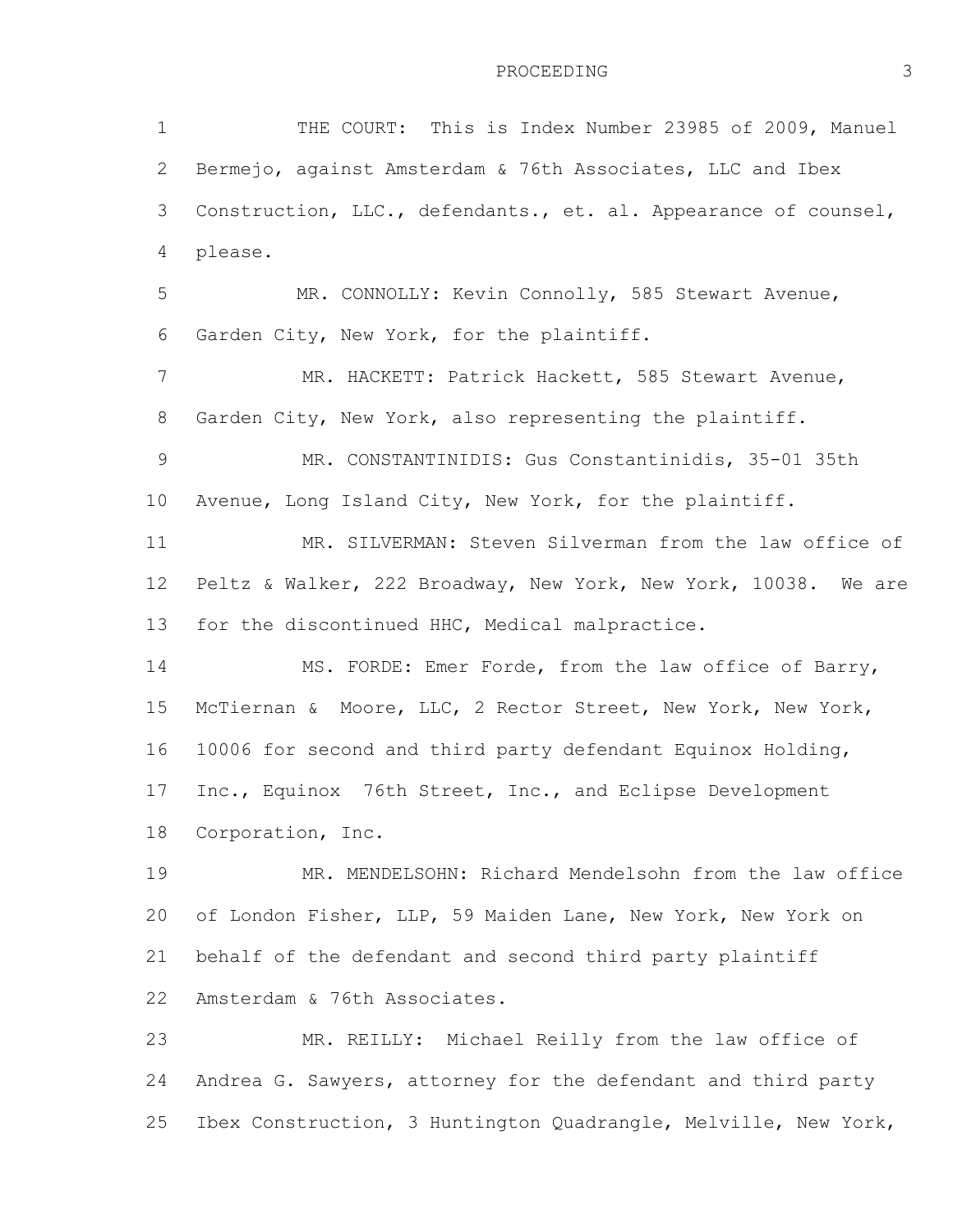1 11747.

2 3 4 MS. ROSEN: Anna Rosen, attorney for defendant DJ action that has been consolidated with the Labor Law action, 570 Lexington Avenue, New York, New York, 10116.

5 6 7 8 9 10 11 THE COURT: All right. At the outset, this record has a long and tortured history. At the outset, I would like the parties to know that pursuant to the Court rules and there is a case that I didn't bring with me, but I will attach it to the record. I cannot sanction Dr. Katz. He is not a party. I can sanction the attorneys that called him up to \$10,000.00, which is my plan because you called him.

12 13 14 15 16 17 18 19 20 21 Based on what the conduct that he displayed in doing this not IME, somebody should have known. The interesting thing is if I sanction the attorneys that called him, they will appeal it. There will be a public record. Dr. Katz' future doing IME's because he lied in this one will probably be finished. I can and it is a shame Dr. Katz's attorney is not here. I can hold him in civil contempt for costing the state to expend thousands of dollars on a trial and then coming in here to lie about what he did, causing a mistrial. There has to be a subsequent retrial. That is my thinking. I

22 23 24 25 I will make a finding if the record appears so after we go through what we have to go through. On the other hand, again I am not happy with the non-notice of recording. I can sanction the plaintiff, but it would only be a nominal sanction.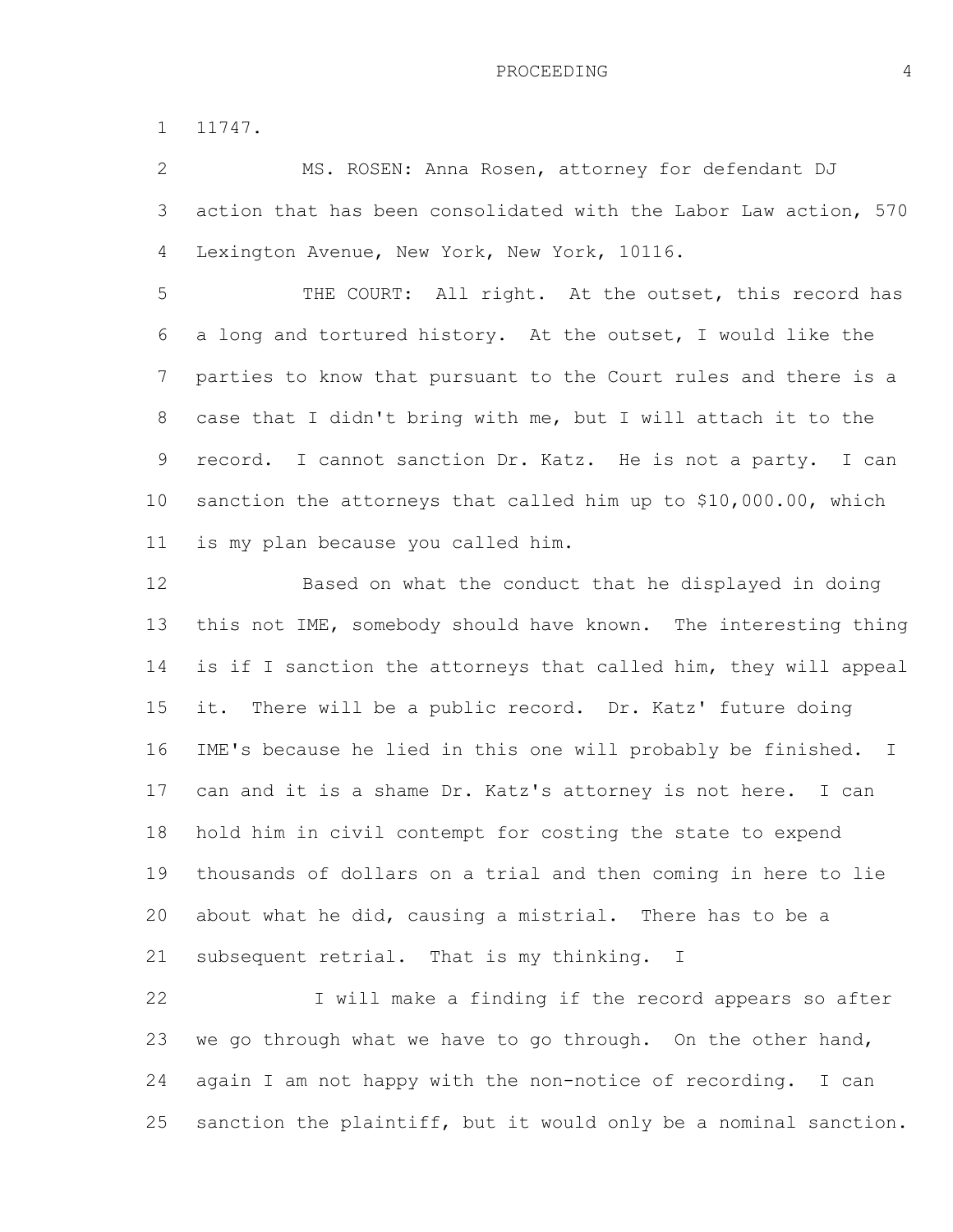1 2 3 4 5 This case is like a microchip, if you will with what is wrong with the PI system in this state. We have, the worst thing is that we have a doctor who clearly lied about the length of time he took to do an IME, clearly. No matter how you slice it, 10, 15, 20 minutes. It turns out he took 1 minute and 56 seconds.

6 7 8 9 10 11 12 13 He testified as to findings that he obviously could not have had in a minute and 56 seconds. But if he did 10, 20 IME, he could have had. And he could have done it, but he didn't do the test. So what am I to do? I have got to review it again at the cost, significant cost of the state of New York which is hemorrhaging money in the Court system. I have co-workers that have not gotten a raise in years. It took 14 years to get a raise for the judges.

14 15 16 17 18 19 20 We are wasting our time trying cases over and over and over again because a doctor who is making millions of dollars doing IME's decides that he is going to lie. I would hope frankly that the Law Journal and everybody else that covers the news sees this. Courts take a look at this record. Not because of my, and I am not sure because of a malicious intent of the attorneys, but it is a mess. Everybody is blaming everybody.

21 22 23 24 25 But the bottom line is the state of New York is not going to pay. Rule 130-2.2, the Court may impose sanctions or award costs on both and only upon written memorandum of decision or statement on the record setting forth the conduct of which the award or imposition is based and the reasons why the Court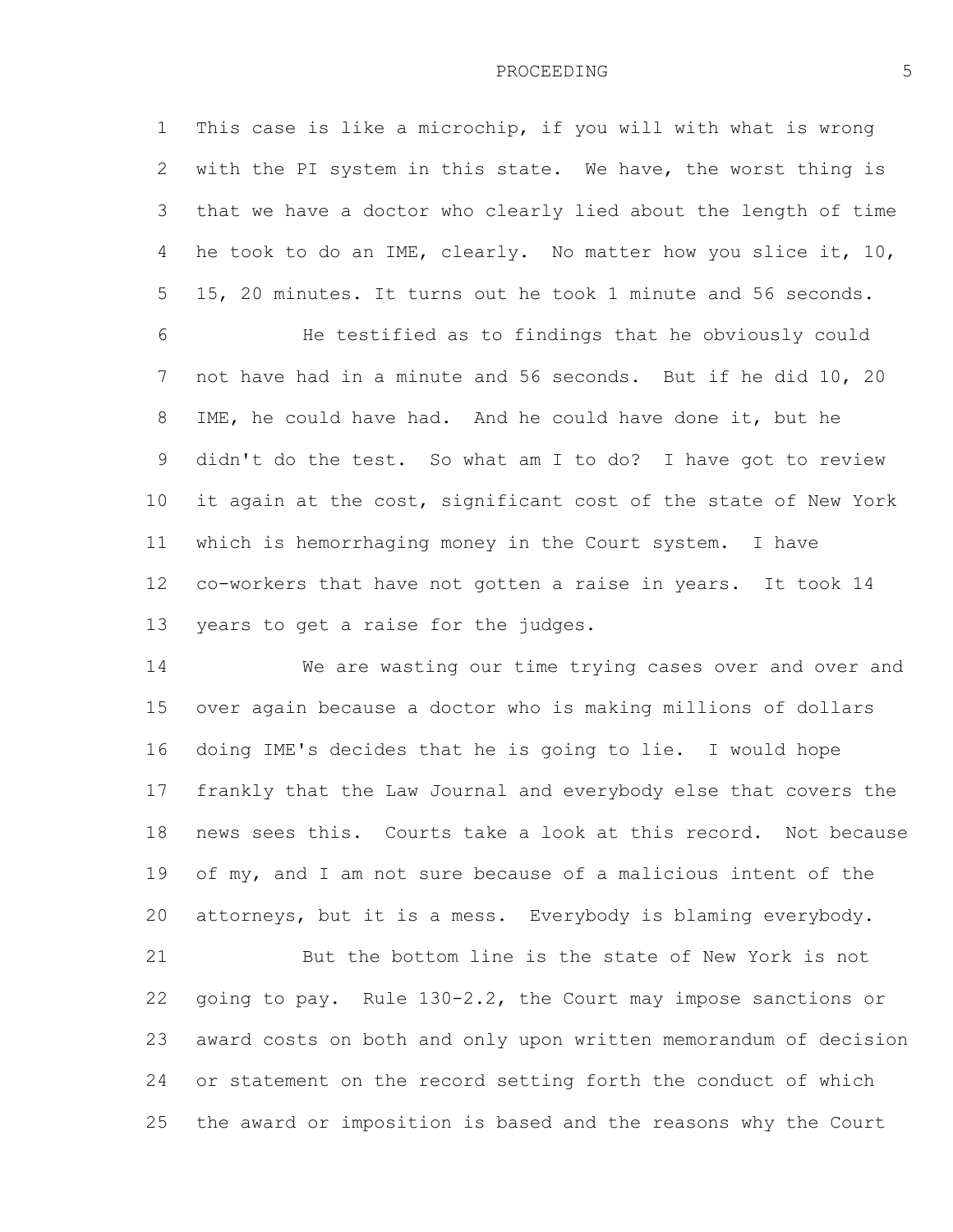1 2 3 4 5 6 7 8 9 10 11 12 13 14 15 16 17 18 19 20 21 22 23 24 25 found the attorneys failure to --well, that is a different one. The section I am citing is the part where I could sanction a party, the section before. Award of costs and imposition of financial sanctions for frivolous conduct in a simple litigation, that is 130-1.1. I can only sanction a party or the attorneys. Since I can't sanction Dr. Katz for lying and let the record reflect and by the way, I am withdrawing any sealing of any prior record in this case. Dr. Katz lied. I am finding that he lied. He clearly, his clear unequivocal testimony that his IME took 10, 20 minutes, correct Mr. Hackett? MR. HACKETT: I believe that was his final testimony, your Honor. THE COURT: How long did the second IME take? MR. HACKETT: 1 minute, 56 seconds. THE COURT: It is not like frankly, and this is not the first time that I heard about doctors or that a doctor performing an IME. From what he says, is no a period of time than the testimony says it took two minutes, but I cannot blame Dr. Katz for the ills of the world, but I can blame him on this case. I can blame the attorneys and the carrier who hired him to do an IME on this case because they should have known what this guy was doing. They should have known. And again the man is making literally millions of dollars doing IME's. Now, he gets caught lying. There is no other way to put it. He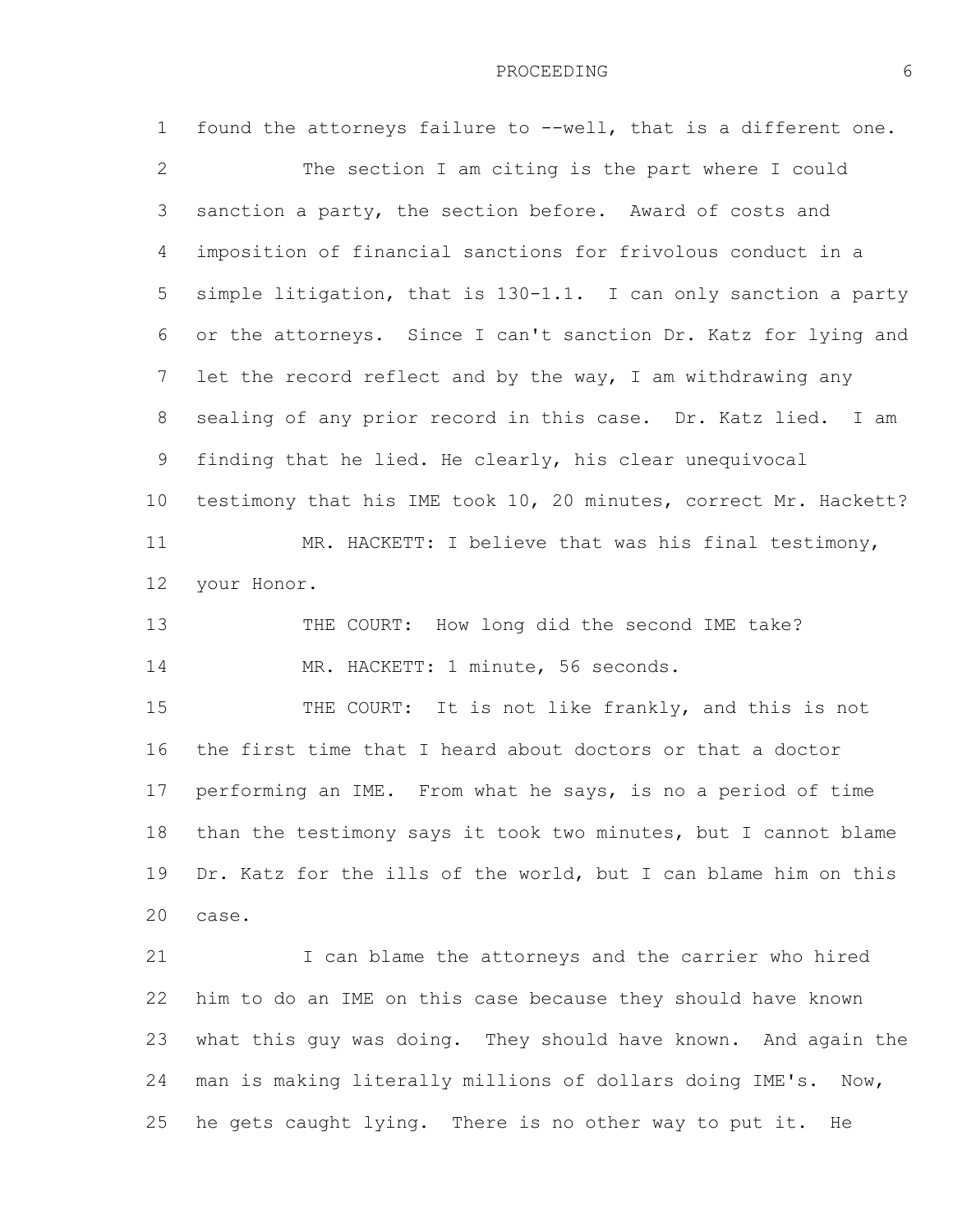1 2 3 4 5 6 7 8 9 10 11 12 lied. There is no other way to make it nice. He said the IME took between 10 to 20 minutes. It took a minute and 56 seconds. So, I will and you can do whatever you want to to appeal on this record. Mr. Mendelsohn, I am sanctioning your law firm \$10,000.00. You can appeal this. But clearly, for this reason, I can't sanction Dr. Katz. You can appeal this. I want you to appeal it. I want the Appellate Division to make a finding that I am right or wrong, but there is no doubt about the finding that Dr. Katz lied. I want you to appeal that finding so that every lawyer in the state that looks at the Law Journal and looks at the record will be able to see what went on during this trial.

13 14 15 16 17 18 19 Right or wrong, they are going to come out with a statement of fact. They are going to come out with my finding that he lied. Now, I can't sanction him pursuant to the Court rules, but I can hold him in contempt. I will have to have a hearing for that. He and his attorneys are not here, notwithstanding my order that they must be here. Again, pursuant to section, 130-1.1, et al.

20 21 22 23 MR. MENDELSOHN: Your Honor, if I might be heard? THE COURT: I am sorry. I have to let you be heard. Please. I am also adopting what you said in prior Court proceedings, but I will hear you.

24 25 MR. MENDELSOHN: With all due respect, we would join in with the IME that my firm was not the firm that hired Dr. Katz.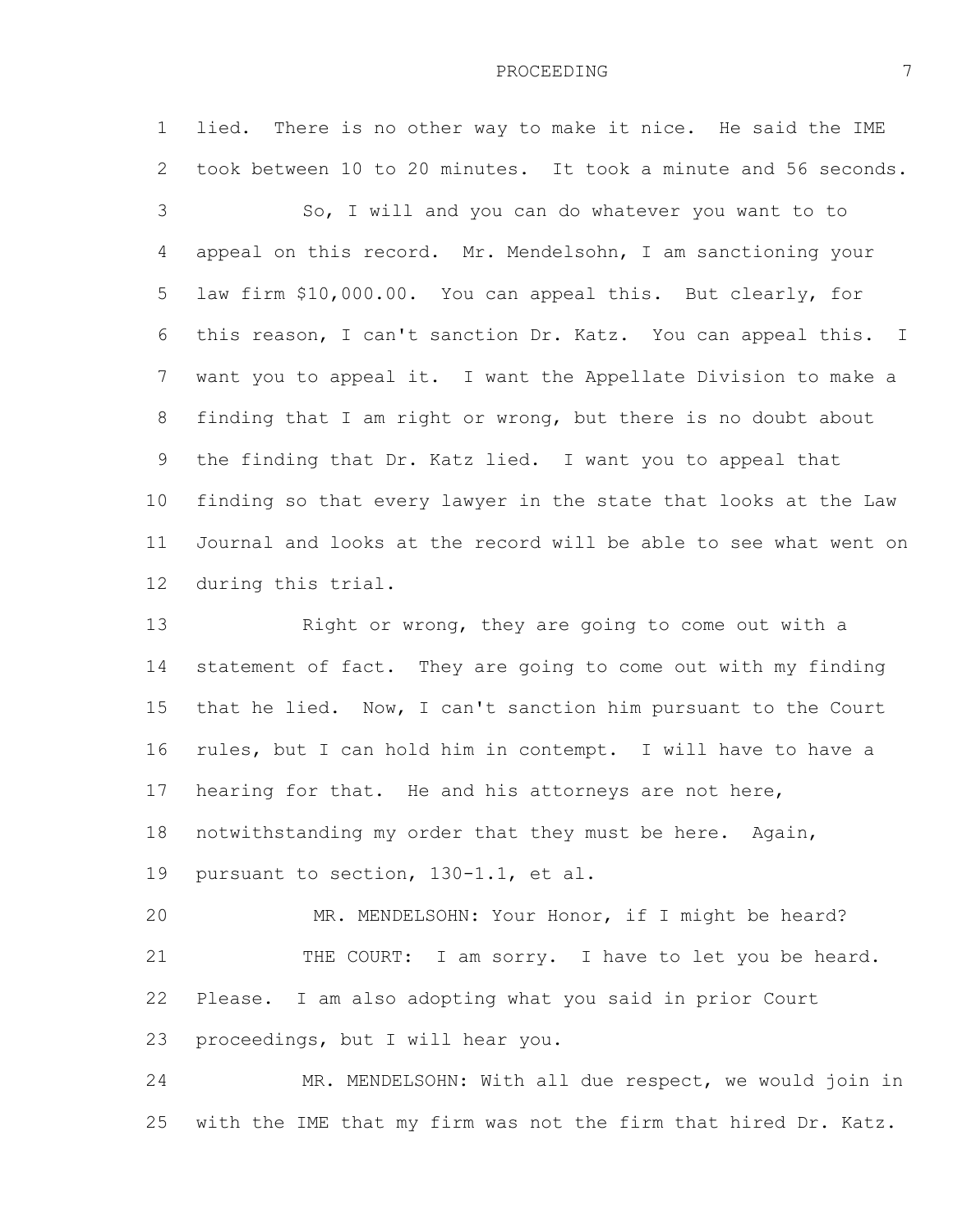1 2 3 4 5 6 7 8 9 10 11 12 13 14 15 16 17 18 19 20 THE COURT: Who hired Dr. Katz? MR. REILLY: My office hired Dr. Katz. THE COURT: I am not finished with you. MR. MENDELSOHN: With all due respect your Honor, the defendants, both Mr. Reilly's office and my office, we had no notice of this. We did not and we have been over this before, we did not support this. We did not suborn the perjury that your Honor is finding. THE COURT: Mr. Reilly, your firm, pending you being heard, just like Mr. Mendelsohn that was my anticipation. Go on, sir. MR. MENDELSOHN: The defendants and I said this before are just as harmed as anyone else here. Dr. Katz was hired to perform a job. We are not there to oversee what Dr. Katz does. Dr. Katz tells us he performed a physical examination. We have to go under the presumption that he performed that physical examination. For the Court to come after the defendants because he was hired on behalf of the defendants to perform the examination, we did not act frivilously. Dr. Katz based upon

21 22 the Court's findings and the documents for the Court finding for this argument--

23 THE COURT: Who called him?

24 MR. MENDELSOHN: The defendant did.

25 THE COURT: How many times has your firm or your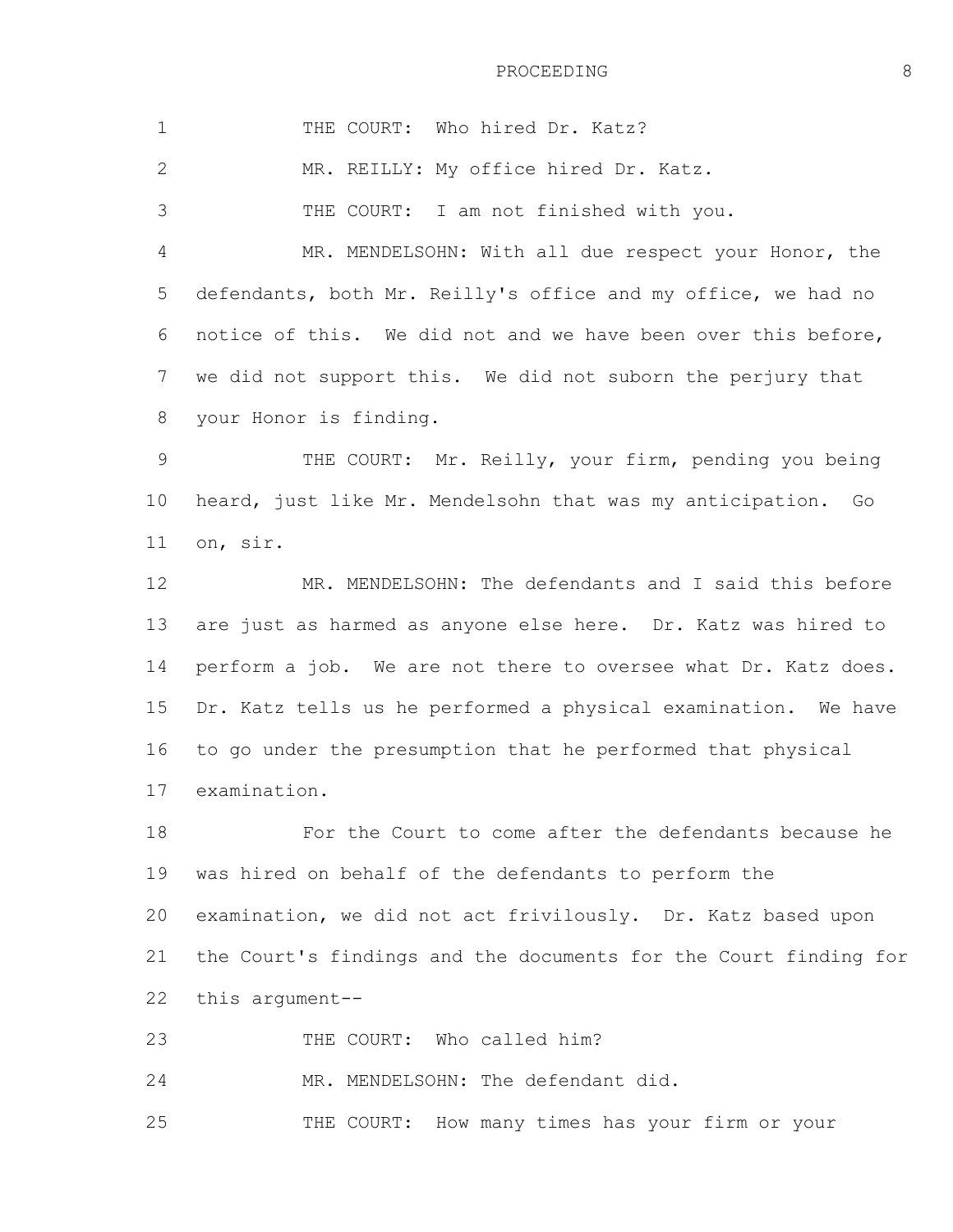1 2 3 4 5 6 7 8 9 10 11 12 13 14 15 16 17 18 19 20 21 22 23 24 25 carrier and I am not going to say your client, but the carrier that is involved in this case that you have an association with, how many times did they use Dr. Katz in the past and are continuing to use Dr. Katz? MR. MENDELSOHN: I can't tell you that, your Honor. I know there have been other occasions where he has been retained. I know that there -- that we have had a discussion. THE COURT: Did you ever bother to check up on the way he does business or you just like the results that he says there is minimum or no injury to the plaintiff? Did you ever try to do some quality control with this gentleman or you are happy that that man, he helps our case. We are going to go about our business. MR. MENDELSOHN: I have gotten reports from physicians that don't help my case. THE COURT: I am talking about Dr. Katz. MR. MENDELSOHN: I have never had an occasion to deal with Dr. Katz before. I personally have never. THE COURT: How about your firm? MR. MENDELSOHN: My firm has had cases that he has been retained by either co-defendant and on very limited occasions by the firm. THE COURT: How about by the carrier, then? MR. MENDELSOHN: That I couldn't tell you, your Honor. THE COURT: Mr. Reilly, I plan to do the same thing.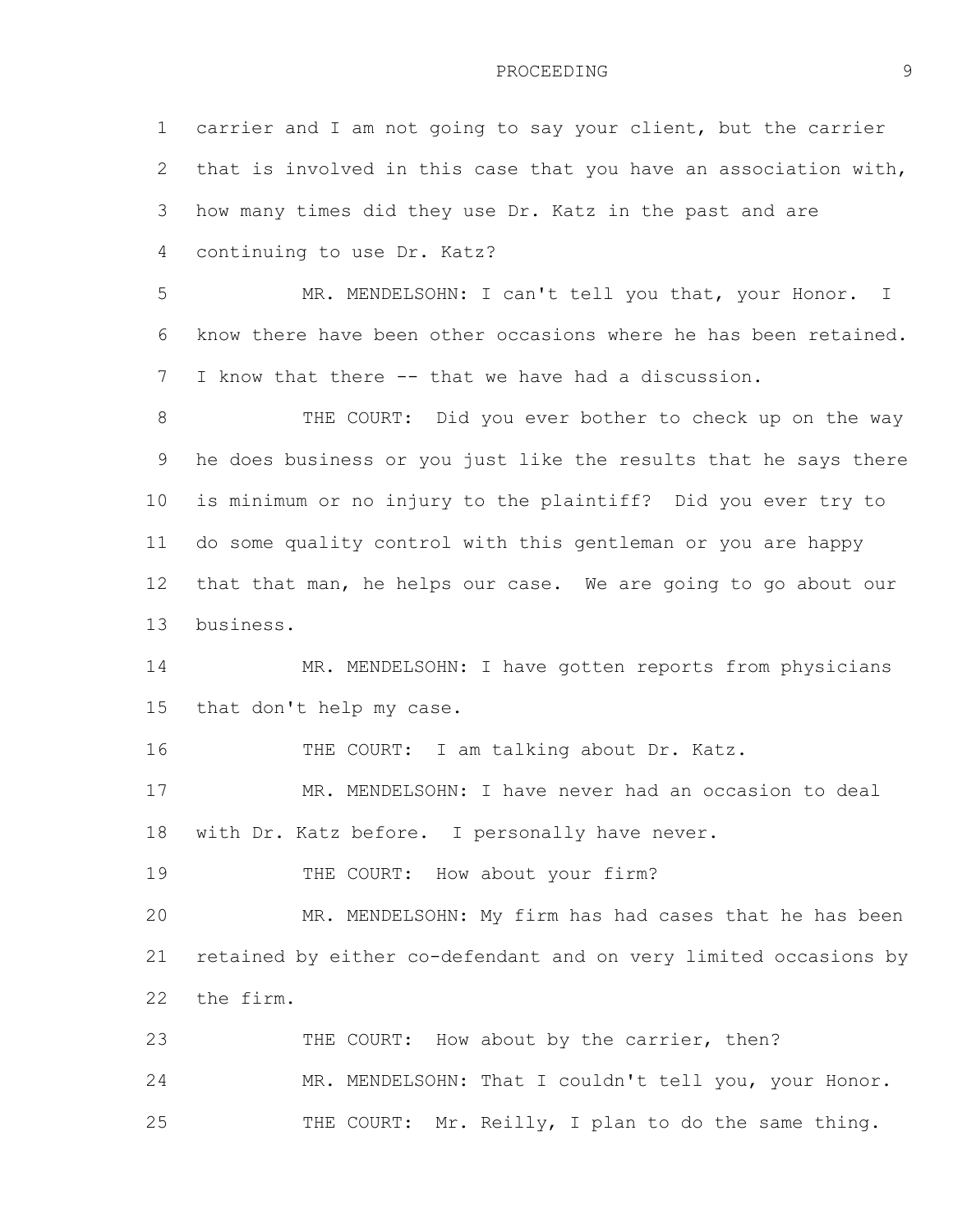1 2 3 4 5 6 7 8 9 10 11 12 13 14 15 16 17 18 19 20 21 22 23 24 MR. REILLY: Absolutely, your Honor. He has been used with some frequency by my carrier for whom we are staff counsel. I have had occasions that he has given reports that are positive and not good for my client, your Honor. I had no way of knowing what was going to happen. THE COURT: You mean he doesn't always lie? MR. REILLY: I think your Honor is assuming if there is an exam not fair to the plaintiff, that is not true. THE COURT: I have one lie here, a huge lie. Does anybody disagree that he lied on the stand? MR. REILLY: Your Honor is asking me about other situations. I have used him with some frequency on orthopedic cases. We have offices, both staff counsel and outside counsel that have used him. I never had a problem like this your Honor, in all the years I have been practicing. THE COURT: I am less interested in the money. I will eventually order your firm and Mr. Mendelsohn's firm to pay. It is the Scarlet letter that I am interested in. This gentleman is still doing IME's. He is still being used by defense firms. We have gotten calls to get the record of what went on when Dr. Katz testified; is that correct Mr. Hales? MR. HALES: Yes. THE COURT: I can't imagine the amount of extra trials and extra litigation and extra costs and extra everything that

is occasioned by having this gentleman part of the system. I

25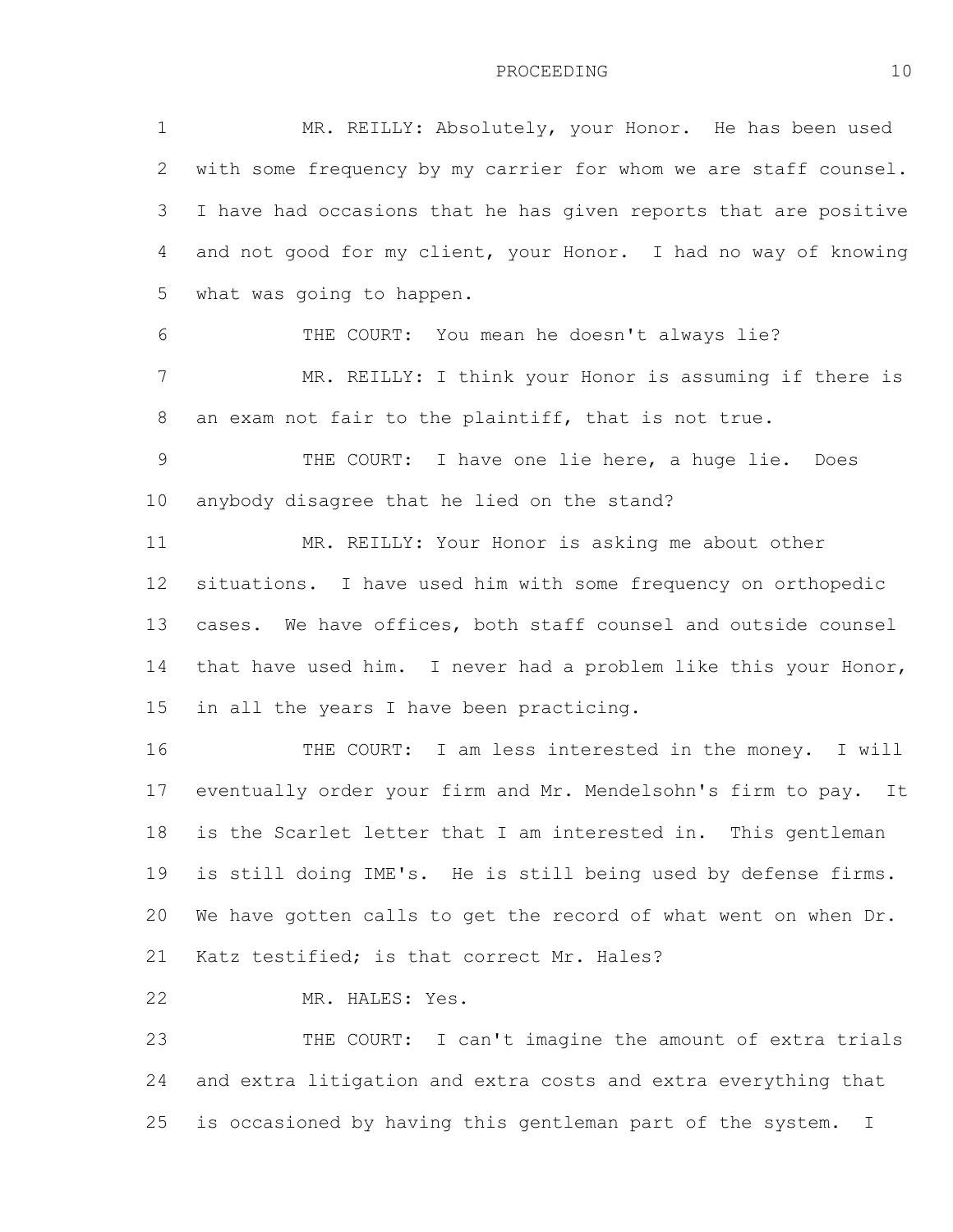1 2 3 4 5 6 don't know if he is a spy with little beady eyes and goes away because he is not here and neither is his attorney. He is going literally on because I can't sanction him. I can't sanction him, but I can hold him in civil contempt after a hearing. Your firm because you called him and you are responsible for him and you relied on him. That I could sanction.

7 8 9 10 11 Again, Mr. Reilly, Mr. Mendelsohn, I have the utmost respect for your integrity. I have dealt with your firms in the past. It is nothing malicious. I want the record to be clear there is nothing malicious against your firms. I have dealt with you gentlemen over a period of years.

12 13 14 15 I would put on the record that I find you both to be men of honor, and integrity. You are more than competent. You are among the most competent attorneys that appear in this building on a regular basis. I want you to appeal me.

16 17 18 19 20 I want you to appeal the finding that two of the carriers caused this gentleman to testify and he lied. And he lied. And he lied badly. It was two, three weeks worth of trial. Mr. Mendelsohn, do you have anything else to say except that you take exception to my finding?

21 22 23 24 25 MR. MENDELSOHN: First of all, I respectfully take exception your Honor. Second of all, going through the totality of what has occurred here, I respectfully request the Court to look back as to the two starting places of this. What we have is counsel acting outside of the scope of what they were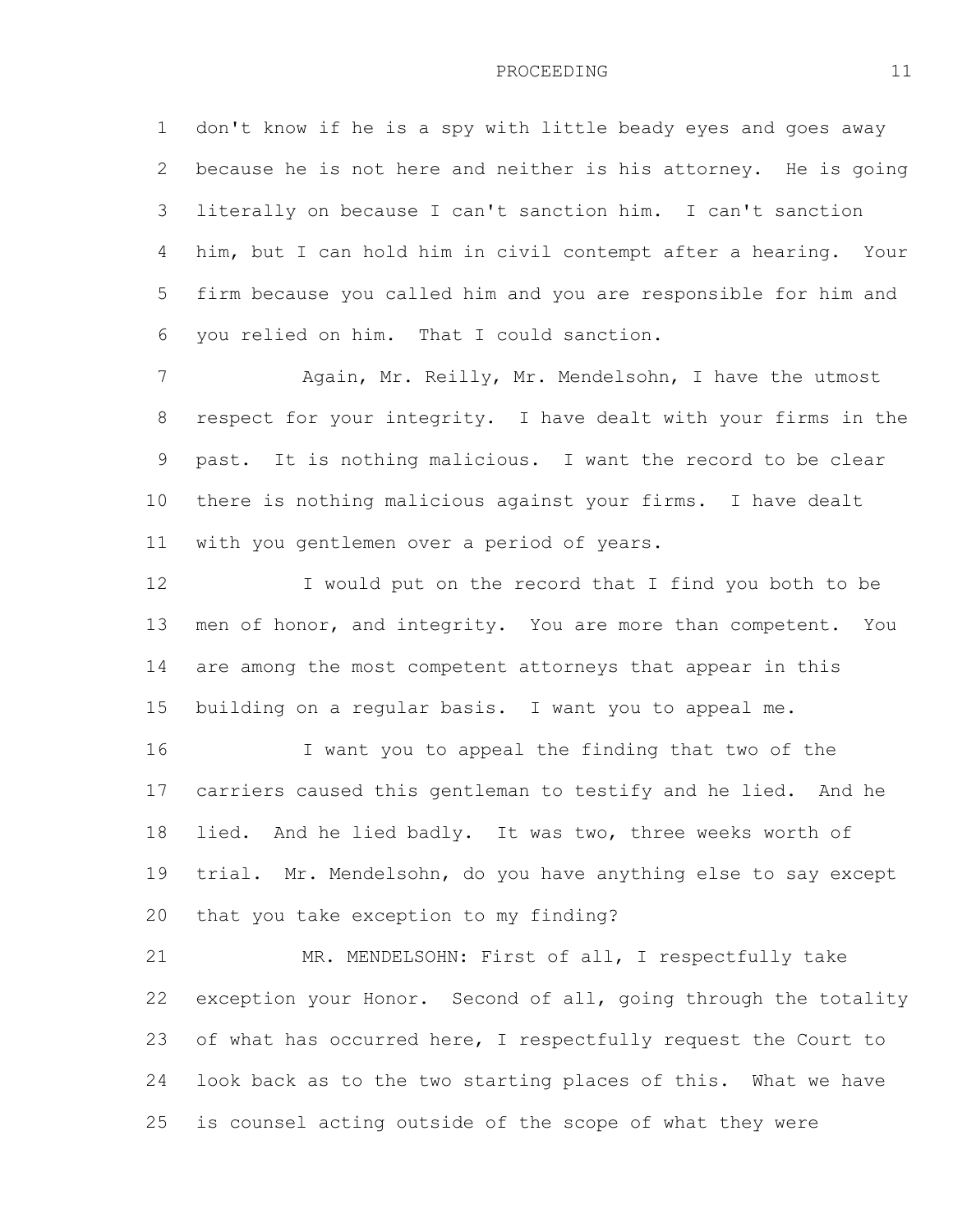1 permitted to do.

2 3 4 THE COURT: I will deal with the plaintiffs. Their conduct wouldn't have caused a mistrial. It could have caused maybe a delay. It is the lie that caused the mistrial.

5 6 7 8 9 10 11 12 13 MR. MENDELSOHN: And without there being any proof that we were aware of this, I respectfully take exception, your Honor. There is no way that the defendant could have known that when Dr. Katz said he performed an examination, whether it was 30 seconds, 30 minutes, 3 minutes, ten minutes. If he says that he does it, we have to take him on his word. I understand what your Honor is saying about his word. We don't have an ability to be at the examinations. We don't have an ability to time what Dr. Katz does.

14 15 16 17 18 19 20 21 The defendants are precluded from being at the examinations. There is nothing at all that allows a defendant to be present while a plaintiff is being physically examined. For us to be able to even perform quality control which your Honor is saying, there is no way that we can possibly do that and a number of cases are out there. Your Honor is more than aware of how many personal injury cases there are in this county, New York county.

22 23 24 25 THE COURT: Queens, Nassau, Bronx, Kings county. MR. MENDELSOHN: All of the state of New York. Every day there are physical examinations being scheduled. The manpower to view, to monitor a doctor is -- it just wouldn't be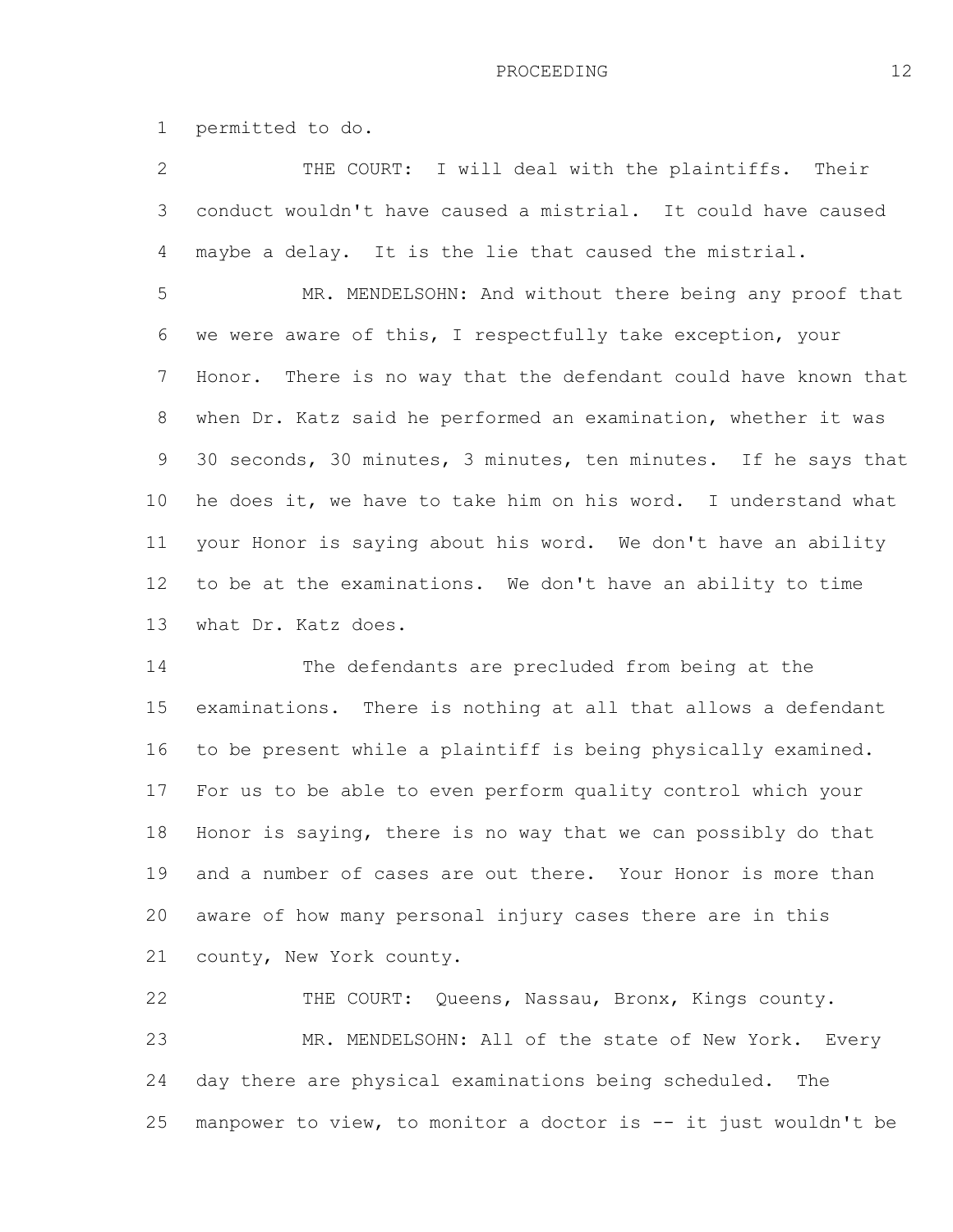1 2 3 4 5 6 7 8 9 10 11 12 13 14 15 16 17 18 19 20 21 22 PROCEEDING 13 possible. THE COURT: Well, maybe this is the old attention getter. I am not trying to reinvent the wheel. I am trying to deal with this case and to some extent this is an abuse and not the first time that I have seen it, though this is clearly the most blatant example of a doctor getting up there and just not telling the truth. Because violation of the rules or not, Mr. Hackett recorded it. So again, Mr. Reilly, do you have any else to say? MR. REILLY: Yes. THE COURT: Please. I will hear you, sir. MR. REILLY: I second Mr. Mendelsohn's comments. I feel the same way about the Court. However, I must respectfully and vehemently except to your Honor's sanctions. THE COURT: Noted. MR. REILLY: Your Honor characterized the defendants being responsible for Dr. Katz. THE COURT: You called him. MR. REILLY: That is a big difference from being responsible for Dr. Katz. He is not an employee of my firm nor of my principle, nor of my client. Again, I am going to tell you your Honor, nobody had any idea what was going to happen.

23 24 25 Actually, the only person that had some idea was plaintiff's counsel that taped it. I know that your Honor will get to that in a second. For your Honor to say it is his lies as your Honor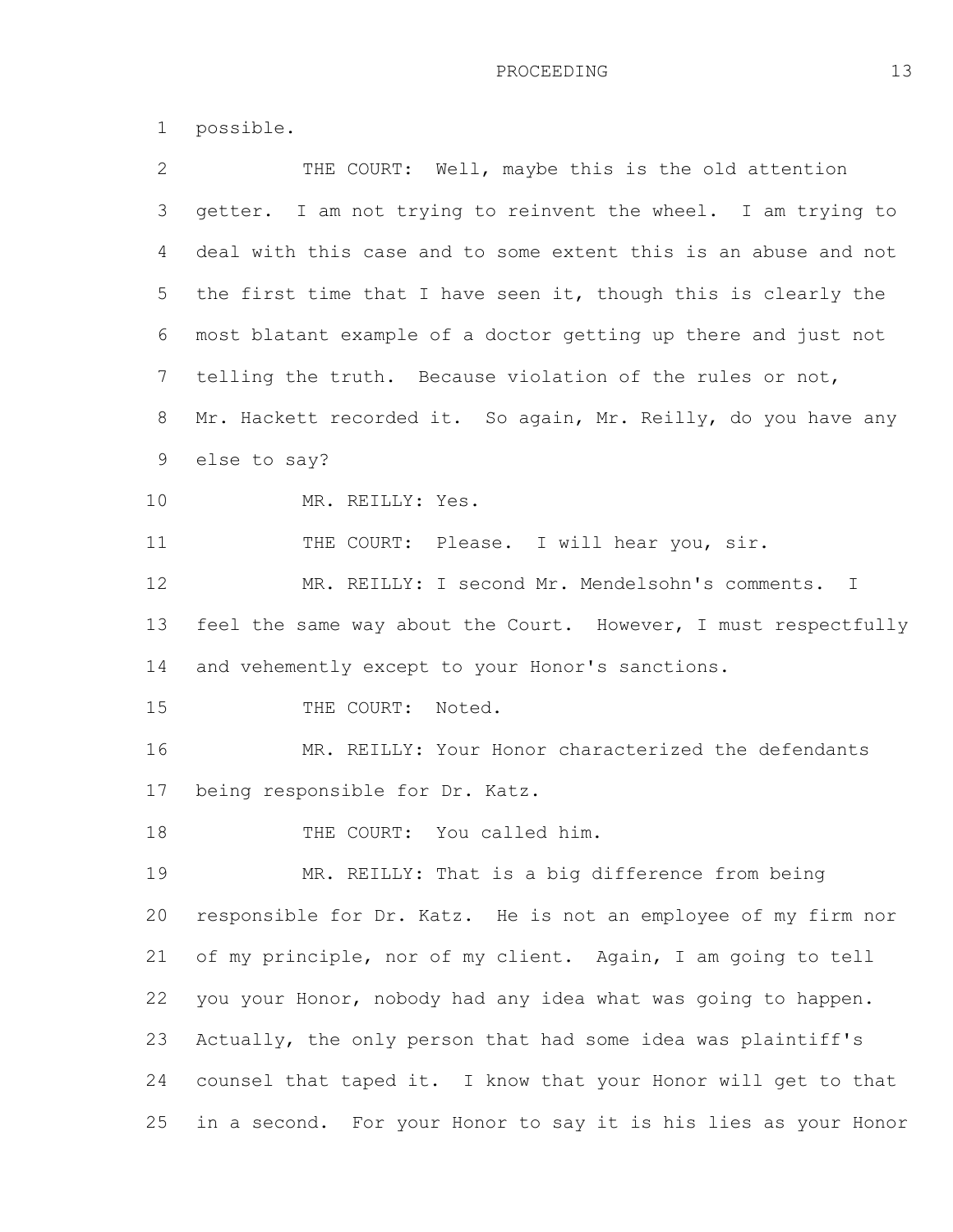1 characterized it, Dr. Katz.

2 THE COURT: Did he lie?

3 4 MR. REILLY: I am not going to say that is a lie. Your Honor characterized it as a lie.

5 6 7 8 THE COURT: If someone says it took him 10, 20 minutes to do an exam and in fact it took him 1 minute 56 seconds is that not and there is no way of cleaning it up, is that not a lie?

9 10 11 12 13 14 15 MR. REILLY: I believe the record says what it says. Your Honor has made that point. I am not going to get into that right now. The issue at hand is that whatever Dr. Katz said and your Honor characterized it as a lie, I would disagree with your Honor that is what caused a mistrial. I think your Honor the record is clear. The fact that we had taken this violation of the CPLR which your Honor said from the bench.

16 17 18 THE COURT: I am not happy with Mr. Hackett either. MR. REILLY: I understand that, your Honor. I have a feeling that you are more unhappy with my client and me.

19 20 21 THE COURT: The only person that I am unhappy with is Dr. Katz. What I am doing with you and your firm and Mr. Mendelsohn and his firm is getting your attention.

22 23 24 25 MR. REILLY: I understand that, your Honor. You have it. I want to say just before I finish is that your Honor from the bench and I remember this as clear as yesterday, is that your Honor said that my application for a mistrial is granted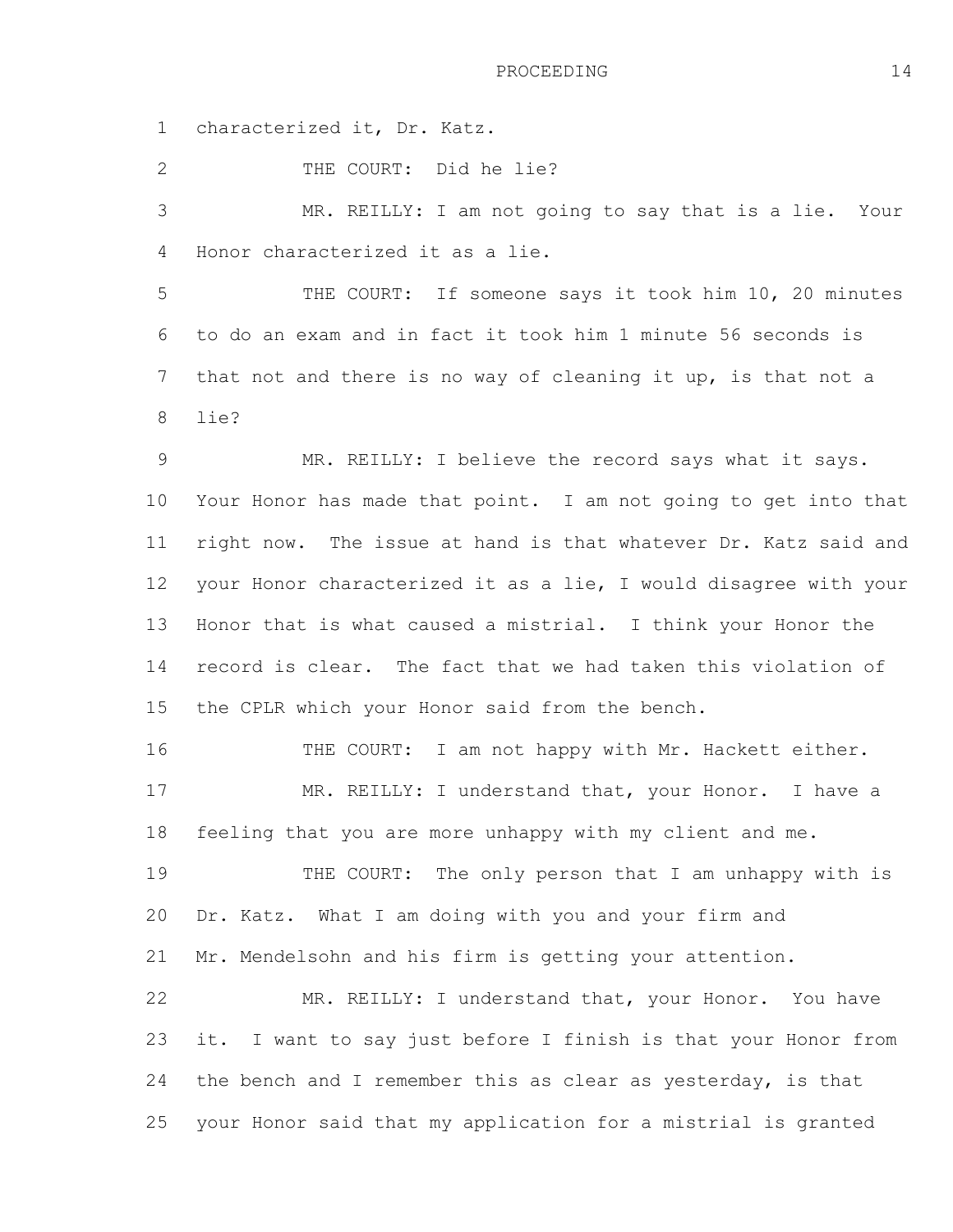1 2 3 4 based on the fact that we had a suspicious tape reviewed before the record. I just want to say that for the record your Honor was kind enough to say there was no malicious behavior by myself, Mr. Mendelsohn or our office.

5 6 7 8 THE COURT: I will make it very clear. Again, there is nothing, I am finding no maliciousness, no lack of integrity, nothing on behalf of your firm except calling Dr. Katz and not monitoring what he was saying.

9 10 11 12 13 MR. REILLY: For the reasons that I already stated your Honor, and from what Mr. Mendelsohn said, I could not and nor am I responsible legally or anybody responsible legally for the monitoring that goes on. I would respectfully and vigorously except to your Honor's ruling. Thank you, your Honor.

14 15 16 17 18 19 20 21 THE COURT: I have to sanction your firms because I can't sanction the carrier pursuant to the Court rules. It is the carriers and Dr. Katz that I would love to sanction, but I can't do that. I can only sanction the attorneys or the parties pursuant to the Court rules. There is case law. One of the Appellate Division cases that I found. You can almost hear them grinding their teeth that the rule is limited to the party or the attorneys. You can probably hear my teeth grinding.

22 23 24 25 I would like to sanction Dr. Katz. I would like to put Dr. Katz out of the business of doing IME's period. But I can't do that in this type of proceeding. I can order an eventual when they are before me, a civil contempt hearing to be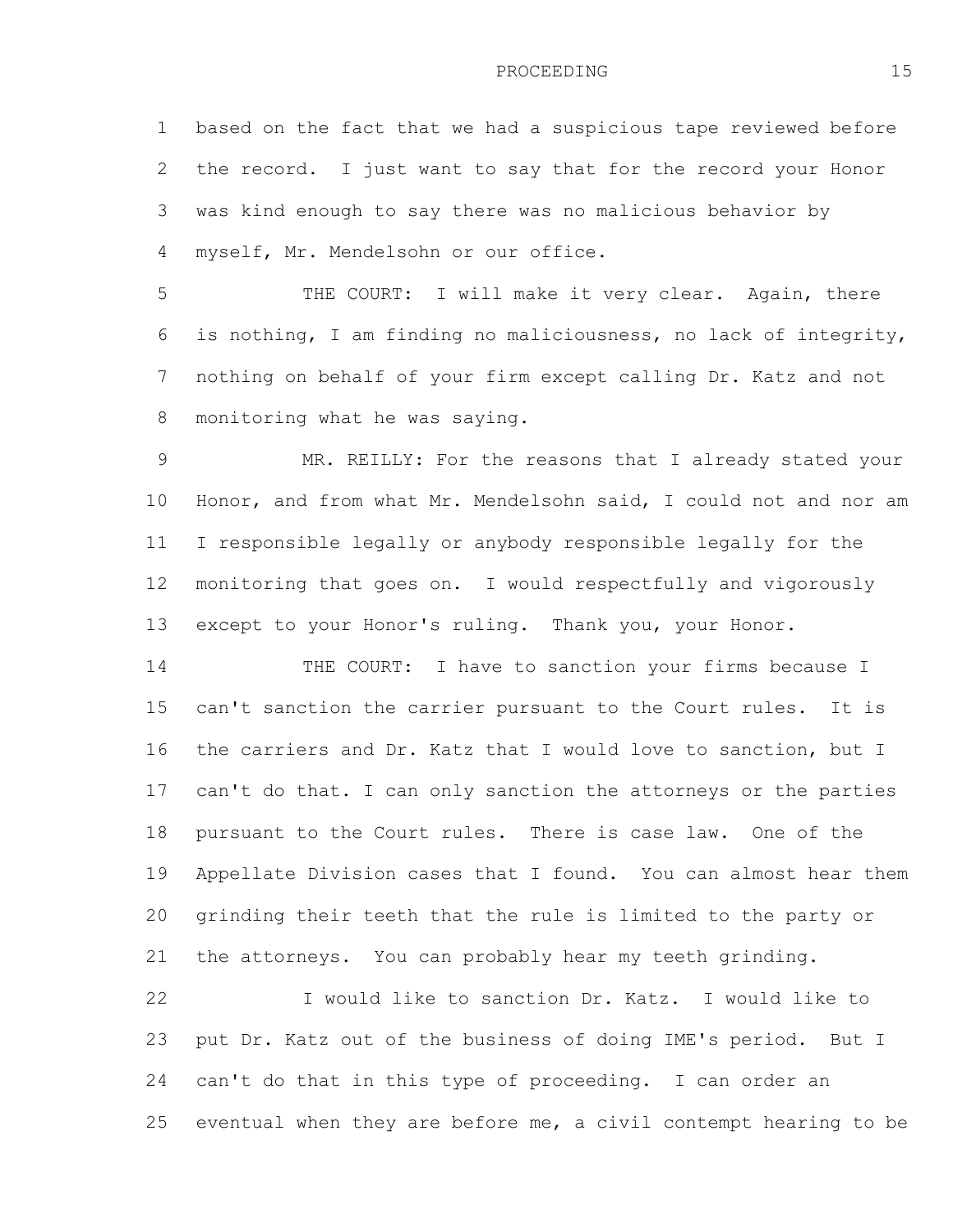1 2 3 4 done by another Judge. I am not going to do it. I will discuss with the powers that be in this building a civil contempt hearing with regards to Dr. Katz. That is Michael Katz, an orthopedist.

5 6 7 8 9 So I am staying enforcement of the penalty for 90 days so that you could have a complete hearing before the Appellate Division. I will sanction the law office of Andrea G. Sawyers \$10,000.00, and the law office of London Fischer \$10,000.00 for staying ninety days. I know that you want to order the record.

10 11 12 13 14 15 I am giving you time for the Appellate Division, not the summer session to be there because they kind of take a break during the summer. I am going to give you the 90 days so it goes into September and you will be able to go before the full Appellate Division. Time is not of the essence for you gentlemen. You have an exception. Now, Mr. Hackett.

16 17 MR. CONNOLLY: Your Honor, may I be heard because I believe I know where we are going with this?

18 THE COURT: Yes.

19 20 21 22 23 24 25 MR. CONNOLLY: Thank you. Your Honor, we are standing here for one reason. Dr. Katz is a known purveyor falsehood. In connection with this, Mr. Hackett was there in his office on a prior independent medical examination. During the report of that examination, he for the first time in Mr. Hackett's career, attacked Mr. Hackett for his misrepresentation of his client. THE COURT: I did it on the stand. It was an adhomin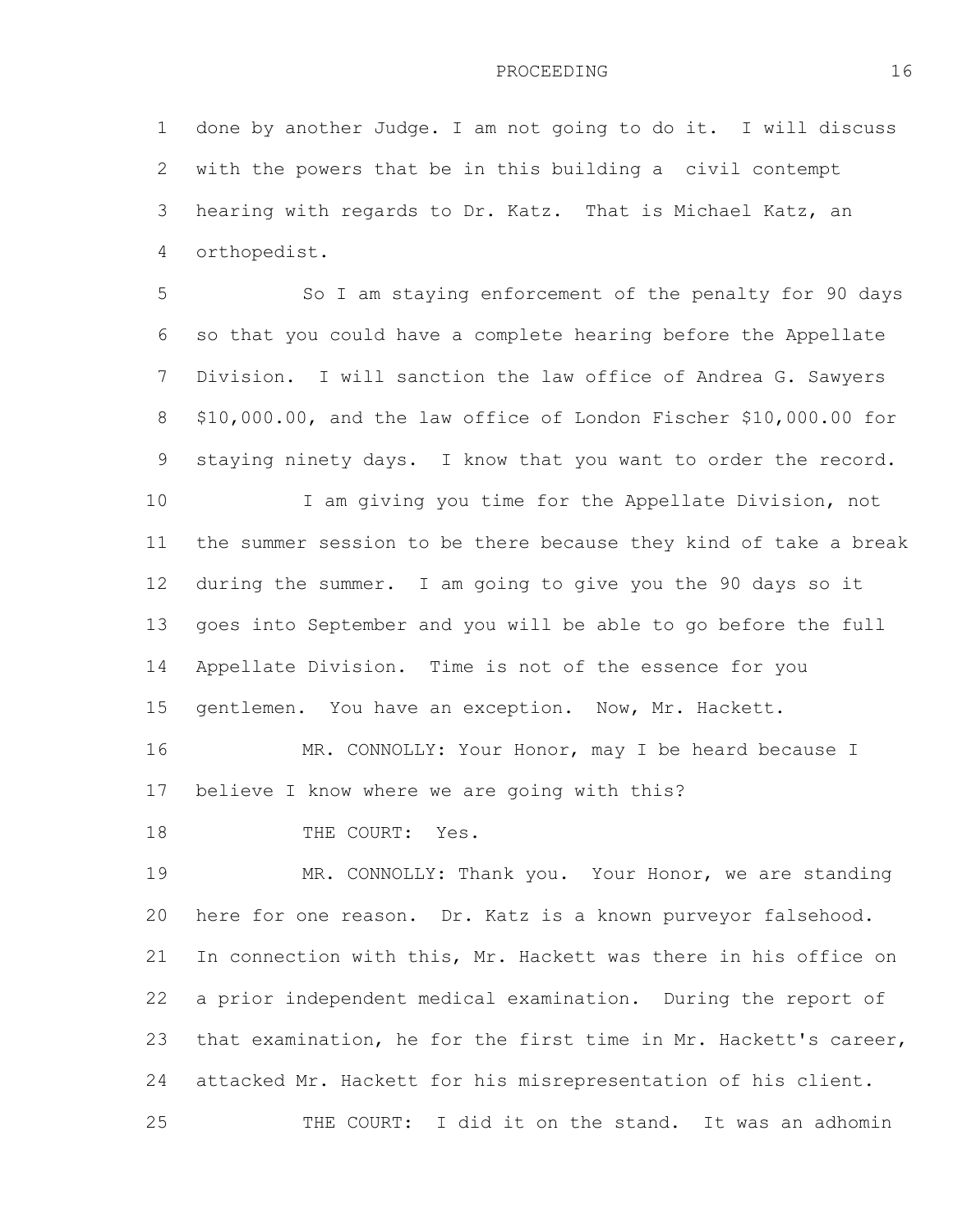1 attack.

2 3 4 5 6 7 MR. CONNOLLY: We have an upstanding member of the bar in front of us right now, right now. He took the measures he needed to take in order to pretext his representation. That is he set forth a digital recording of that examination to prove to the world at large that he did not interfere one way at all with that examination.

8 9 THE COURT: What happened to the notice? Why do I have to go three weeks on trial and get this surprise?

10 11 12 13 14 15 16 17 18 19 MR. CONNOLLY: There is never a reason for Mr. Hackett to bring it out of the pocket. All Dr. Katz has to do is tell the truth. If Dr. Katz would have gone to the Second Department, Appellate Division and this gentleman is not an upstanding member of the bar. That he acts in a way that is inappropriate for lawyers to be acting during the IME. Now, he has something to defend himself from. The known purveyor of falsehood can say whatever he wants. We know that he lies. THE COURT: We don't know that he lies. We know he lied.

20 21 22 23 24 MR. CONNOLLY: He doesn't have respect for the Court, your Honor. What would make you think that he would have any respect for Mr. Hackett? This happened because of Dr. Katz, no other reason your Honor. You are talking about sanctions, your Honor.

25 How many times does the plaintiff have to try the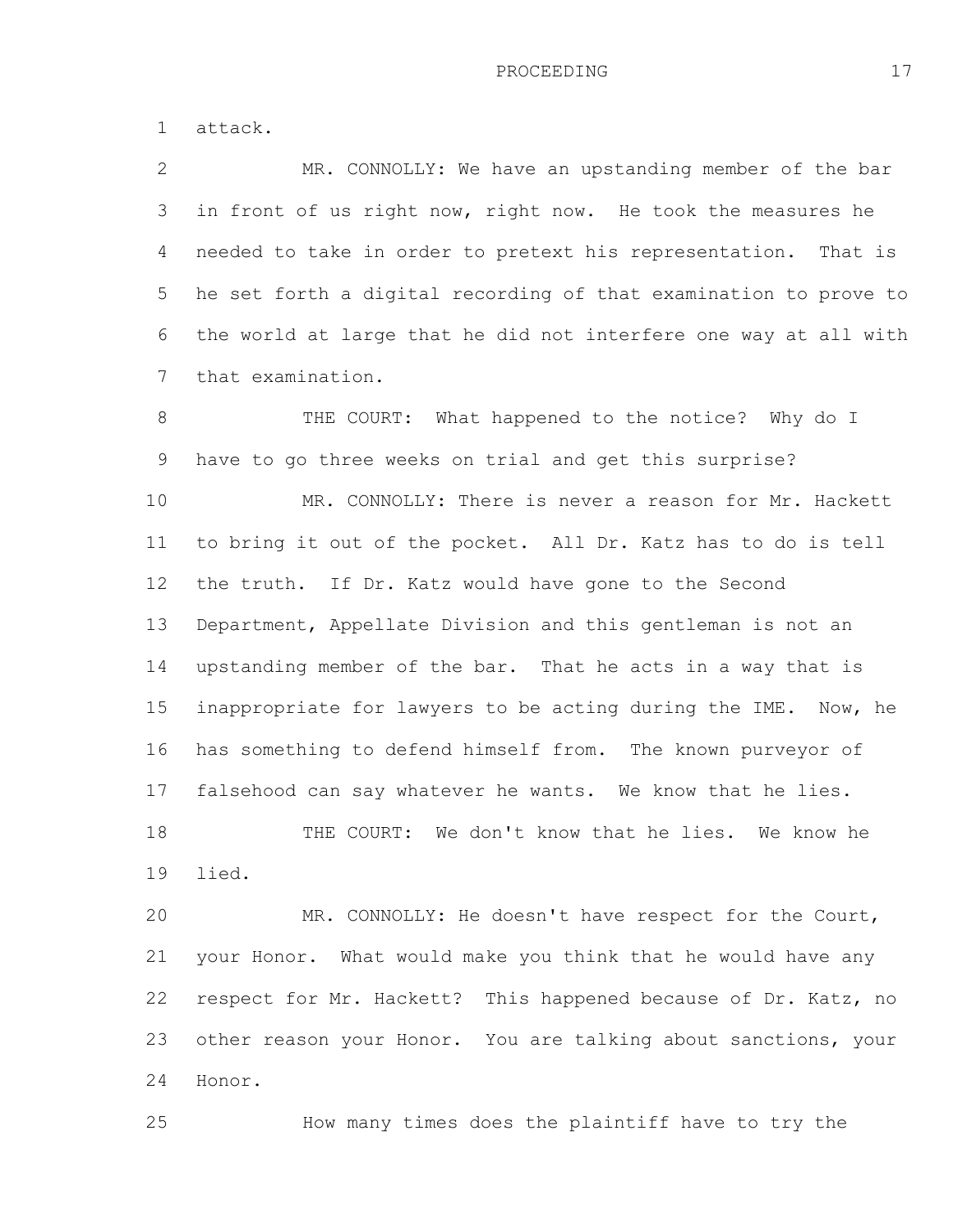1 2 3 4 5 6 7 8 case? How many times does the plaintiff have to spend \$40,000.00 to get the expert to come in here? This is ridiculous. This is all because of Dr. Katz. Had I known of the truth, none of this would have happened. None. I am sorry for interrupting your Honor. I couldn't wait to get that out. I would also respectfully ask your Honor that you at least take and accept an opportunity to look at the papers that we have submitted.

THE COURT: Let me see them.

9

10 11 MR. CONNOLLY: I would ask that you reserve decision on sanctions.

12 13 14 15 16 17 THE COURT: I have been thinking about this for a month. It has been bothering me for a month. I have looked at the cases. I know the sanction for Mr. Hackett is going to be significantly less than that for the defendants because I believe Mr. Hackett acted, I don't want to say in good faith, but in our system there is just nothing worse than lying.

18 19 20 21 22 23 24 25 You can't do business if the witness is going to lie or if the lawyers don't have integrity. Failure to give proper notice of discovery, that is one thing. You know, the system is what it is and I am not trying to reinventing the wheel. All the accusations around, who is doing what, the plaintiff's bar, one form of tort reform. The defendant's bar with another form of tort reform. The various parties are taking sides. I am not into that. What we can't have under any system 1: A witness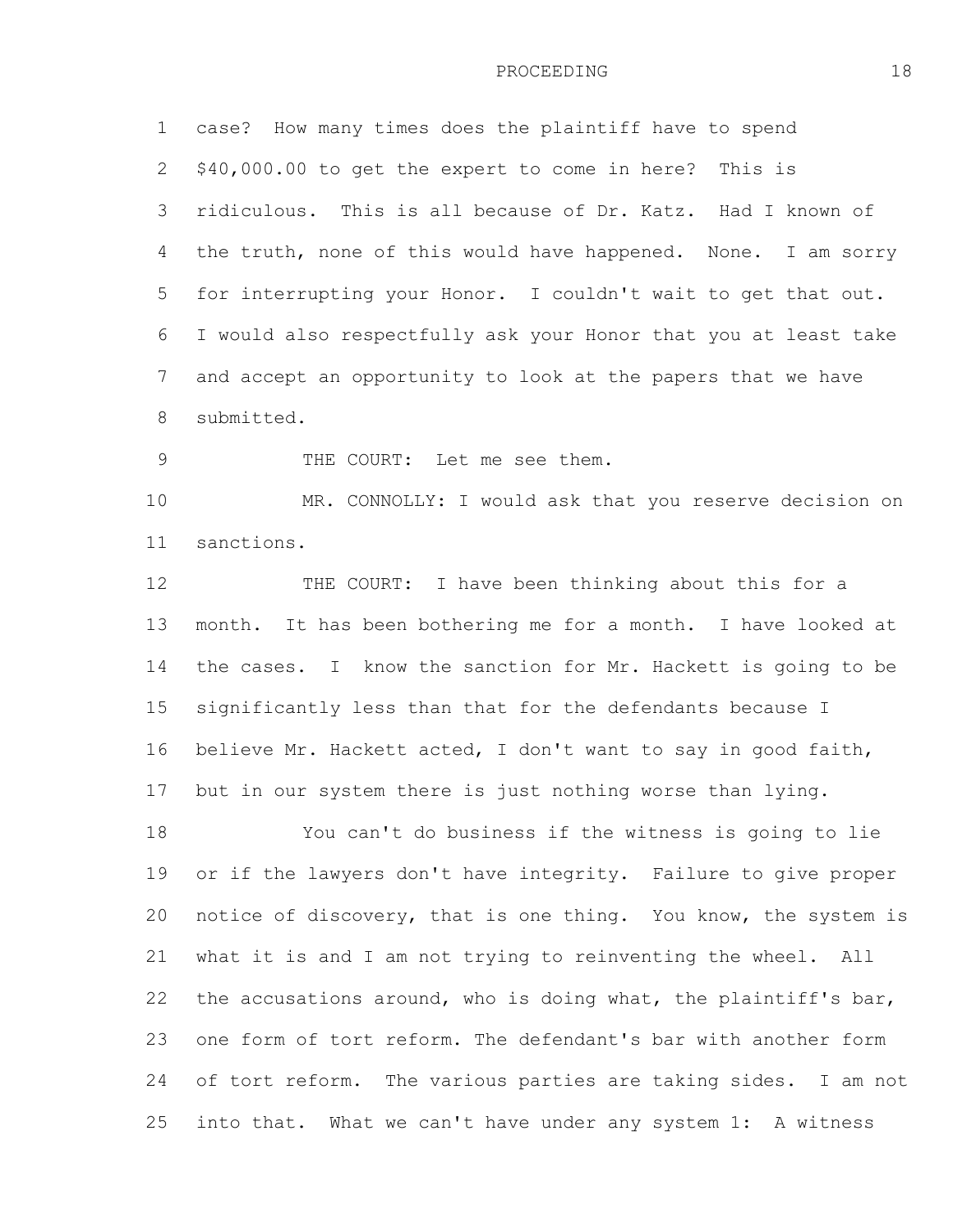1 2 getting up and lying. We just can't do that. That is just not the way it is done. Mr. Hackett.

3 MR. HACKETT: May I be heard?

4 5 THE COURT: Yes. You have to be heard pursuant to the Court rules.

6 7 8 9 10 11 12 MR. HACKETT: Your Honor just going into it without remarks, most of it, but on the day, the first time when we were actually considering using the video was here in Court when Dr. Katz testified as he did. We didn't just shoot from the hip at that point. We looked at the CPLR. We read the CPLR. We respectfully disagree with the Court's position that, we read it as him being a nonparty in the case.

13 14 15 16 17 Therefore, that set him apart from the language in the CPLR that required the disclosure. We also during the lunch break before he came on, we got on the phone. We called and spoke to in the Courthouse and spoke to other prominent trial attorneys asking their opinion.

18 19 20 THE COURT: The trial attorney said that trial by ambush or confronting a witness by ambush is the way we do business?

21 22 23 24 MR. HACKETT: In light of the fact that this is a nonparty witness, this could be considered as attorney product and not necessarily be disclosed after the party testified as rebuttal evidence, not evidence in chief.

25 THE COURT: Well, maybe that has to be discussed by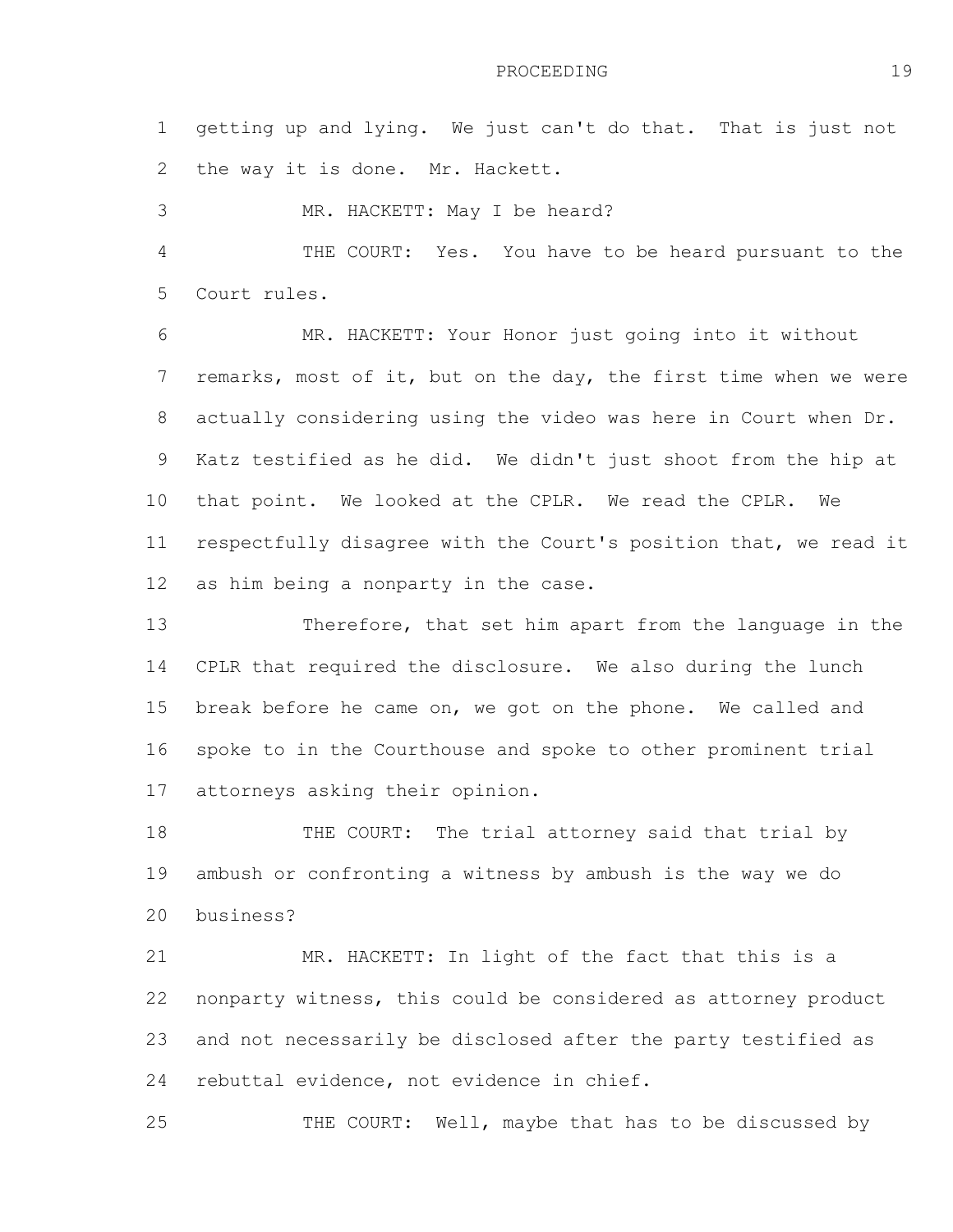1 the Court of Appeals and Appellate Division.

2 3 4 5 6 7 8 9 10 MR. HACKETT: Your Honor, in addition papers that we had submitted to the Court included a treatice by a prominent law firm in Manhattan that that again he took the position that what we did was proper. Although the Court has a different opinion as to what should have been done and frankly in light of the cost that is going to be incurred by our office and the significant amount of time that we spent on this case, you know if I could do a redo, I would. But nevertheless, what I did was not some frivolous action. It clearly was not.

11 THE COURT: I didn't say it was frivolous.

12 13 14 15 MR. HACKETT: It was not an act that I knew or that any case law indicated was improper. In fact, the case law that I have submitted to the Court indicates in my reading of it that what I did was appropriate. I went beyond.

16 17 18 19 20 21 22 23 24 25 THE COURT: Give me a case that says what you did was appropriate. Taping an IME, sitting on the tape until you can cross-examine the witness, getting the witness to lie which I have to, I have to again parrot that Dr. Katz' attorney said probably the stupidest thing that I have ever heard in Court, I caused him to perjure himself by forcing him to tell the truth. That is quite possibly the dumbest thing I have ever heard. That I caused the witness to perjure himself by forcing him to tell the truth. So, I want the Appellate Division and the Court of Appeals to get that guy's number. Go on, sir.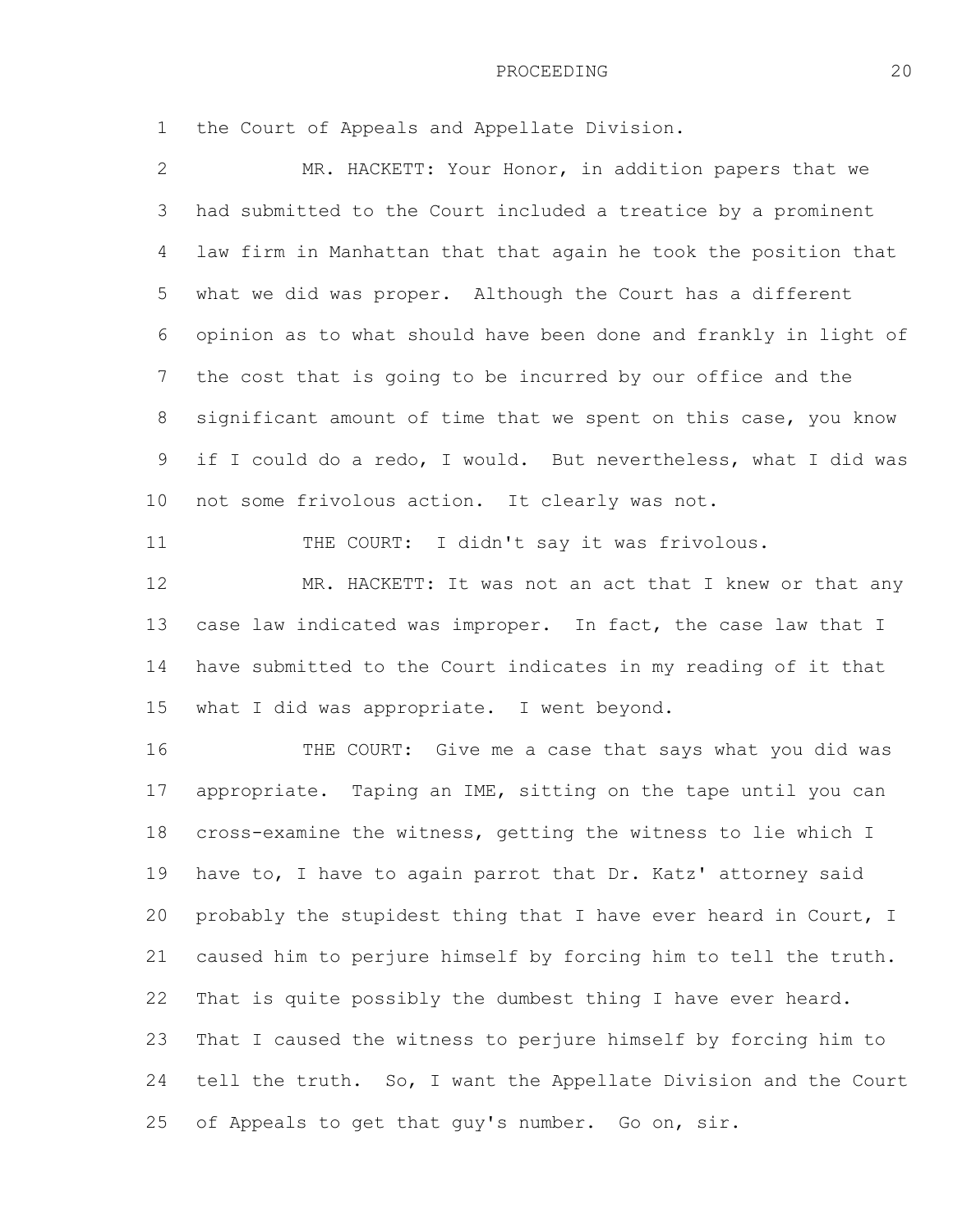1 2 3 4 5 6 7 8 9 10 11 12 13 14 15 16 17 18 19 20 21 22 23 24 25 MR. HACKETT: There are specific cases that we have set forth in the papers that we have submitted. THE COURT: Let me see them. Madam clerk, do you have a copy of their papers what in case, by the way all of your papers are deemed part of this record for Appellate purposes. MR. CONNOLLY: Exhibit D, your Honor. MR. HACKETT: Exhibit D which is a treatise written by Steven Kesselman of counsel to the litigation department of Ruskin, Moscower & Valdish. On the second page, it talks about nonparties. Specifically says what about a nonparty? CPLR 3101.1, by the terms do not apply to nonparty. THE COURT: Again, what about the PC order that said you will turn over all papers? Does it say all parties? MR. HACKETT: I disagree with your reading of the PC order. THE COURT: What does it say? MR. HACKETT: Section C, in the PC order, 6A says that all parties shall exchange names and addresses of all witnesses, and shall exchange statements of opposing party and photographs. That is what it says. It seems to indicate they are talking about-- THE COURT: So you took a photograph of an event. That tape is a photo. It doesn't say photo of a party. It says a photo. That is a photograph. MR. HACKETT: Your Honor, I respectfully disagree. I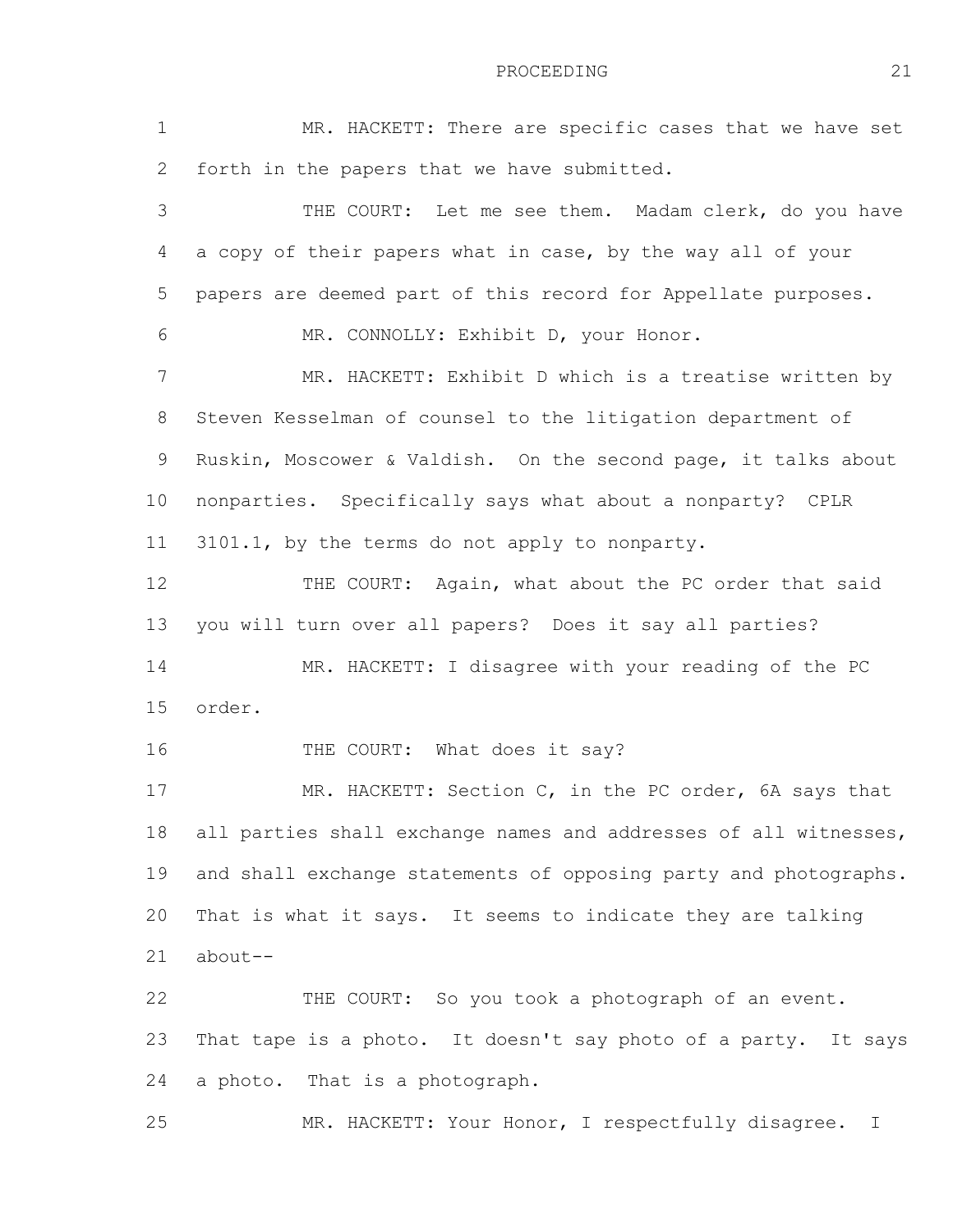1 2 understand what you are saying. You know when I read that, I do not read it that way.

3 4 5 6 7 8 9 THE COURT: That is the way I read it. MR. HACKETT: I understand. In good faith, I did not read that as you are interpreting that. It certainly doesn't say videotapes of nonparty. It doesn't say digital recordings. THE COURT: Excuse me. Well if the CPLR hasn't caught up to the pleasantries, excuse me. If it hasn't caught up to

10 11 12 13 14 15 the pleasantries of what is a photograph, I think one can reasonably assume that the image on a microchip. However, it appears is the equivalent of a photo. It doesn't say and photographs of a party. It says photographs. Photographing the party is not knowing the party, for instance. It says photographs.

16 17 18 19 20 21 22 23 24 MR. HACKETT: There is specific language in the CPLR. It makes it clear as to what one is required to do requiring a party and nonparty. Again your Honor, I understand what you are saying. As you very well know, I very much respect this Court and yourself and your opinions. However, when we were making the decisions we were making, we weren't doing something, trying to get over on anybody or anyone else. We weren't even intending, possibly if we had more of an opportunity to think about it, we would have handled it differently.

25 THE COURT: I think you would have.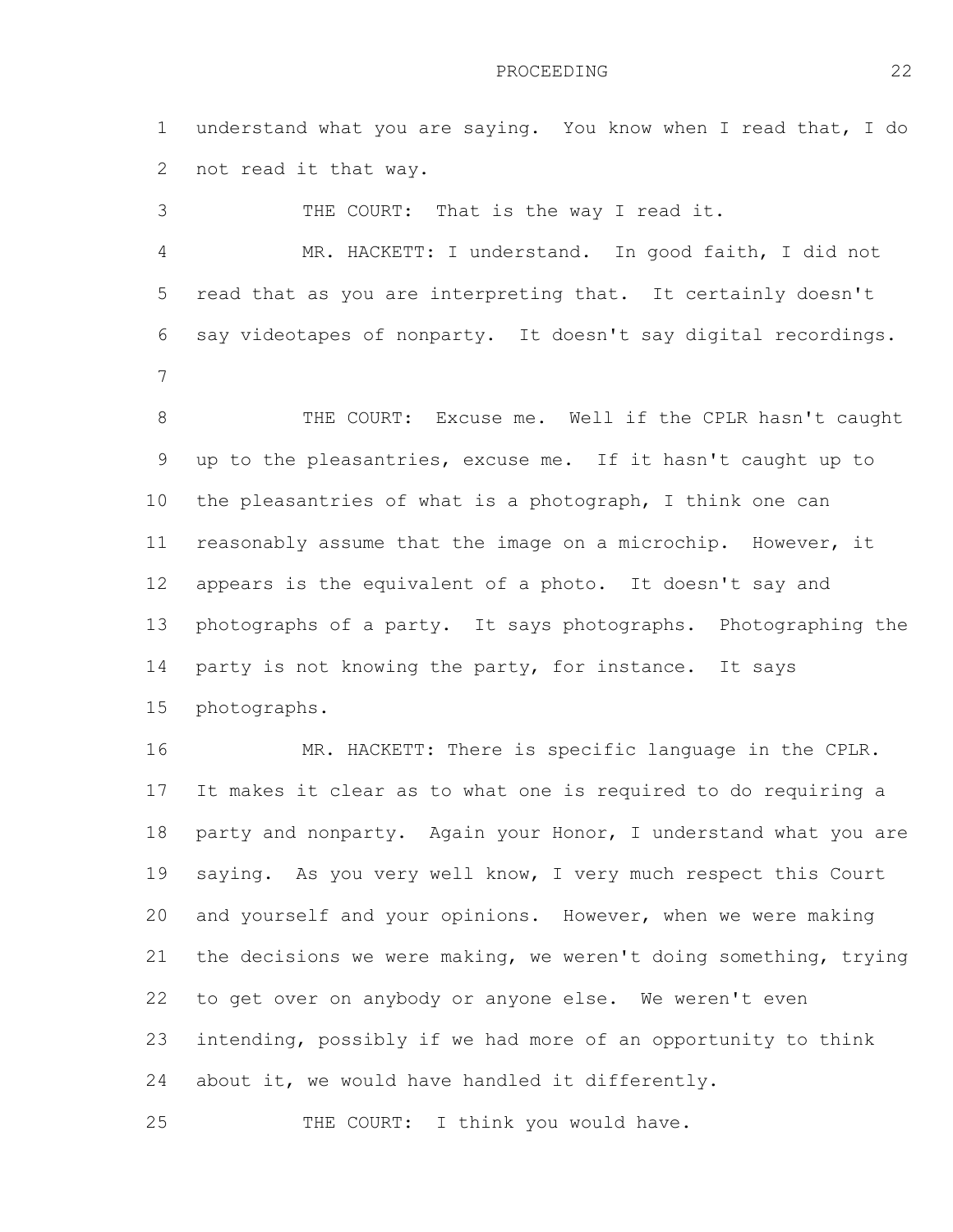1 2 3 4 5 6 7 8 9 10 MR. HACKETT: You are probably right, your Honor. Frankly after I did what I did to Dr. Katz on the stand, I didn't need that. In his testimony he agreed that he was going to have to change his opinion based on the cross. That is what he testified to. I didn't really need to do anything else to him. It was just how it came out. For the first exam, he testified took 45 minutes which is completely outrageous. That is why Ms. Romres (phonetic) had the reaction she did because he was absolutely full of lies at that point. It was only based on his perjury in the degree that he

11 12 13 testified to that caused us to do what we did. That may have been somewhat of a knee jerk reaction your Honor but it doesn't come to the level of imposing sanctions on us.

14 15 16 17 18 19 Frankly, I don't know what that means for me with the bar association and the Appellate Division what I have to do in that regard. I know it comes into play with the legal malpractice insurance and things like that that has to be reported. I don't know what other recording I have to do on that.

20 21 22 23 Frankly, I believe monetarily we have been hit hard on this, your Honor. We spent \$40,000.00 on experts and we will do it again. We don't get paid hourly as defense counsel. We spent our time.

24 25 THE COURT: I agree. But the sanction on your firm is not going to be just like in the real world I have no doubt that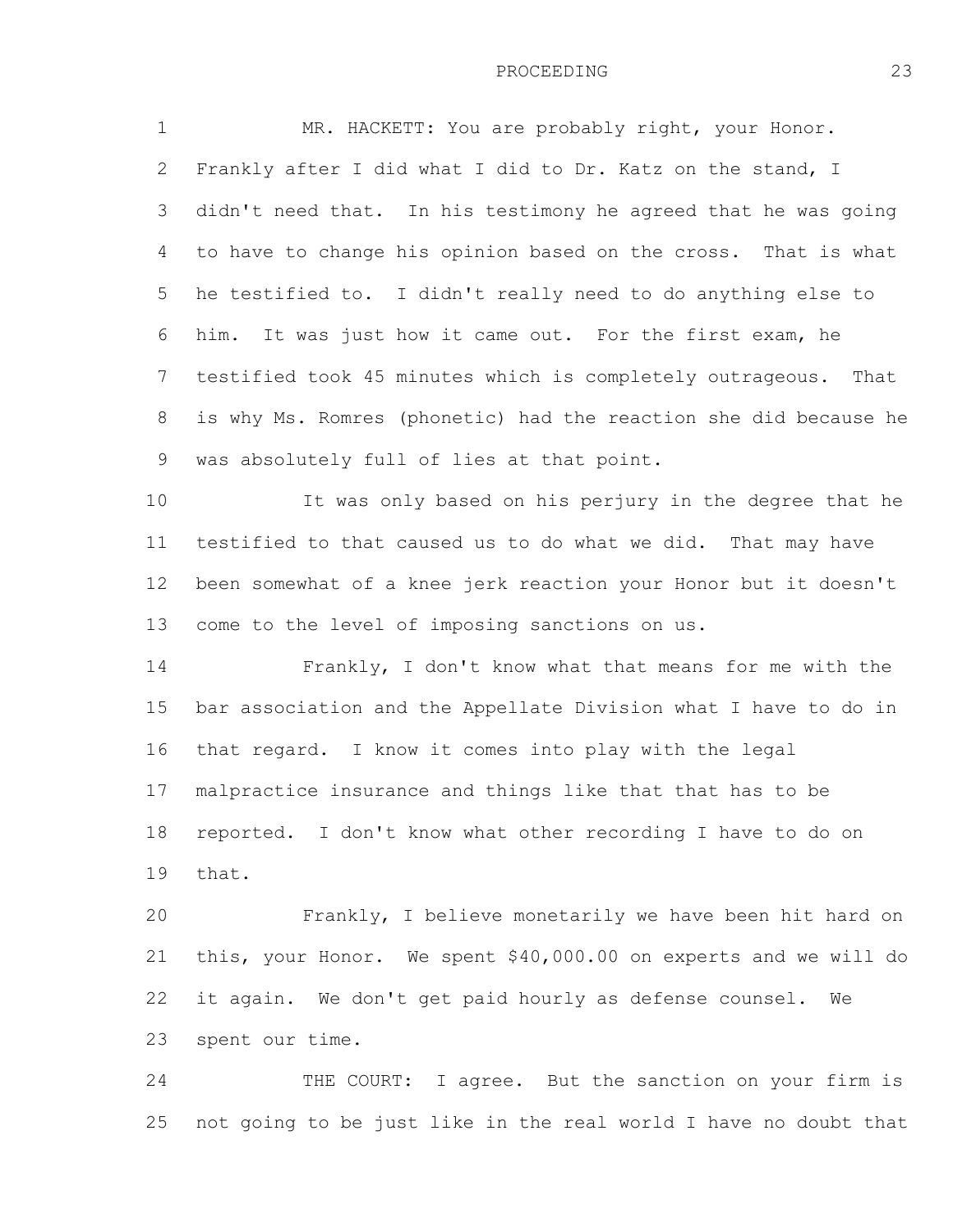1 2 3 4 5 6 if there is a payment it will not come from these firms. It will come from the carrier. It should come from the carrier. In fact, you should almost sue Dr. Katz for causing this problem. I would suggest you do that but still I read the terms in the PC orders, photographs not conjunctively, I read it dysjunctively.

7 8 9 10 11 12 If I am wrong, I am wrong. But I have a photograph that might have saved I believe weeks of trial. Might have saved the state weeks of expenses, not to mention the fact that I got jurors that gave up their time for \$40.00 a day. That if I had notice of this, I might have been able to settle the case. That is one thing. But you could have told me in camera.

13 MR. HACKETT: Judge, if --

14 15 16 17 18 THE COURT: I was as surprised as anybody else. During the third week of trial, after spending I don't know \$5,000 a week per case per trial that the state has to and everybody doesn't like it. All right. We will declare a mistrial.

19 20 MR. HACKETT: I would just ask your Honor again for the consideration.

21 22 THE COURT: I realize that you have to call your doctors back.

23 MR. HACKETT: And our economist.

24 25 THE COURT: Yes. You have put your case in. It is going to cost you between 20 and 30 or \$40,000.00 to retry this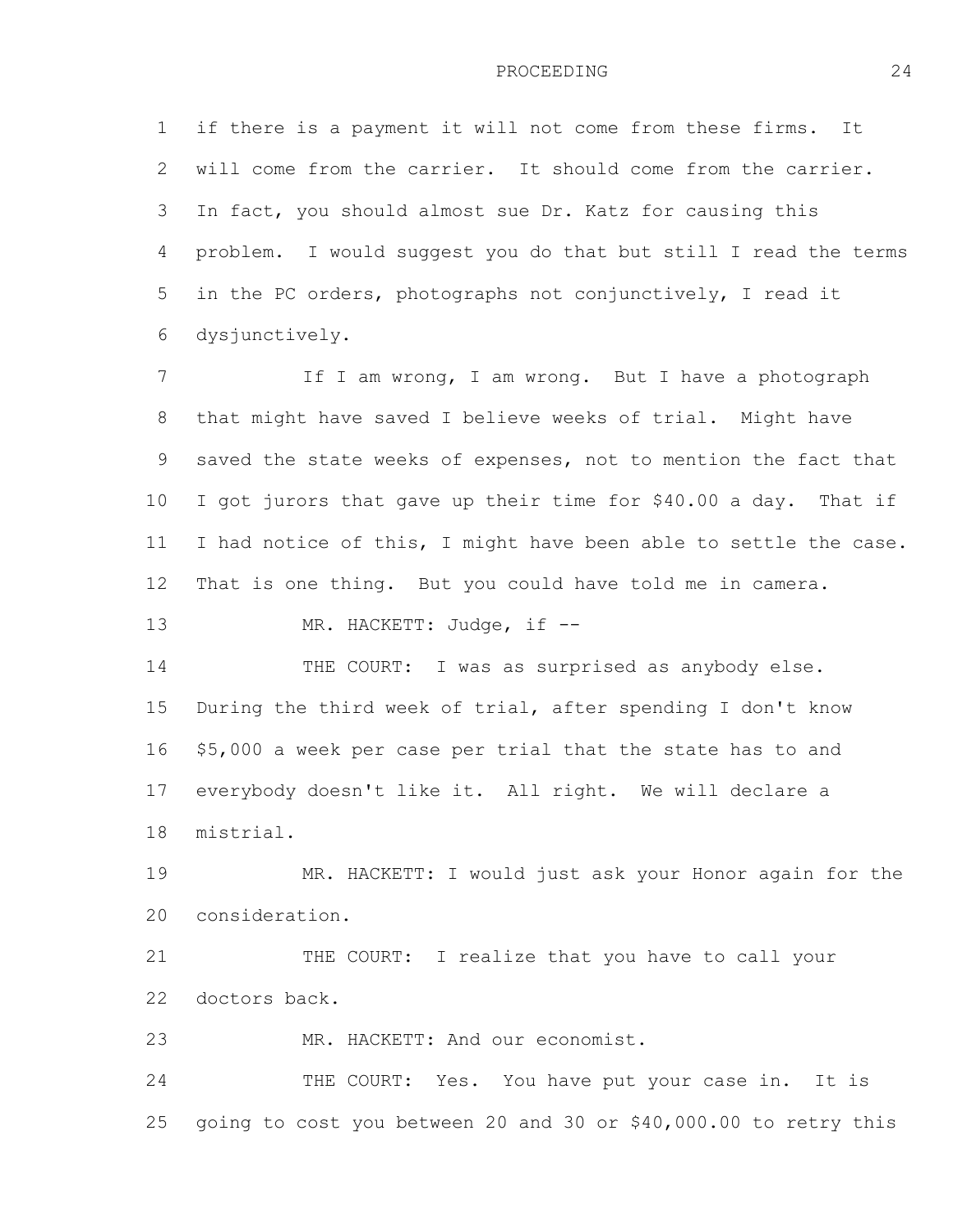1 2 thing. For that I am sanctioning your firm \$250.00. I want you to appeal.

3 4 5 6 7 8 9 10 11 12 13 14 15 16 MR. MENDELSOHN: Your Honor, can I be heard? THE COURT: Yes. MR. MENDELSOHN: First of all, the recording requirements, the marks against Mr. Hackett, those are remarks that go against Mr. Reilly and myself as well. We didn't even do these acts and we are having the mark against us. THE COURT: Then what else do I do? MR. MENDELSOHN: Well first of all, your Honor --THE COURT: How do I stop carriers from putting people like Dr. Katz on the stand and causing the state to spend thousands and thousands of dollars trying a case and putting a lying witness on the stand? How do people like me, people in this building, people that wear black robes send a message to them that they cannot condone perjury.

17 18 19 20 21 22 23 24 MR. MENDELSOHN: You are making us the scapegoat. You are making myself and Mr. Reilly, we are the Scarlet letter what happened with Dr. Katz. We only hired him to do a job. He didn't do that job. If my firm sues him and collects the \$10,000.00, I have a mark against me that will follow me for the rest of my career. It will follow me through my firm. It will affect me in my firm. It is a mark against me. I didn't hire Dr. Katz.

25 I didn't tell him to go ahead and lie on the stand. I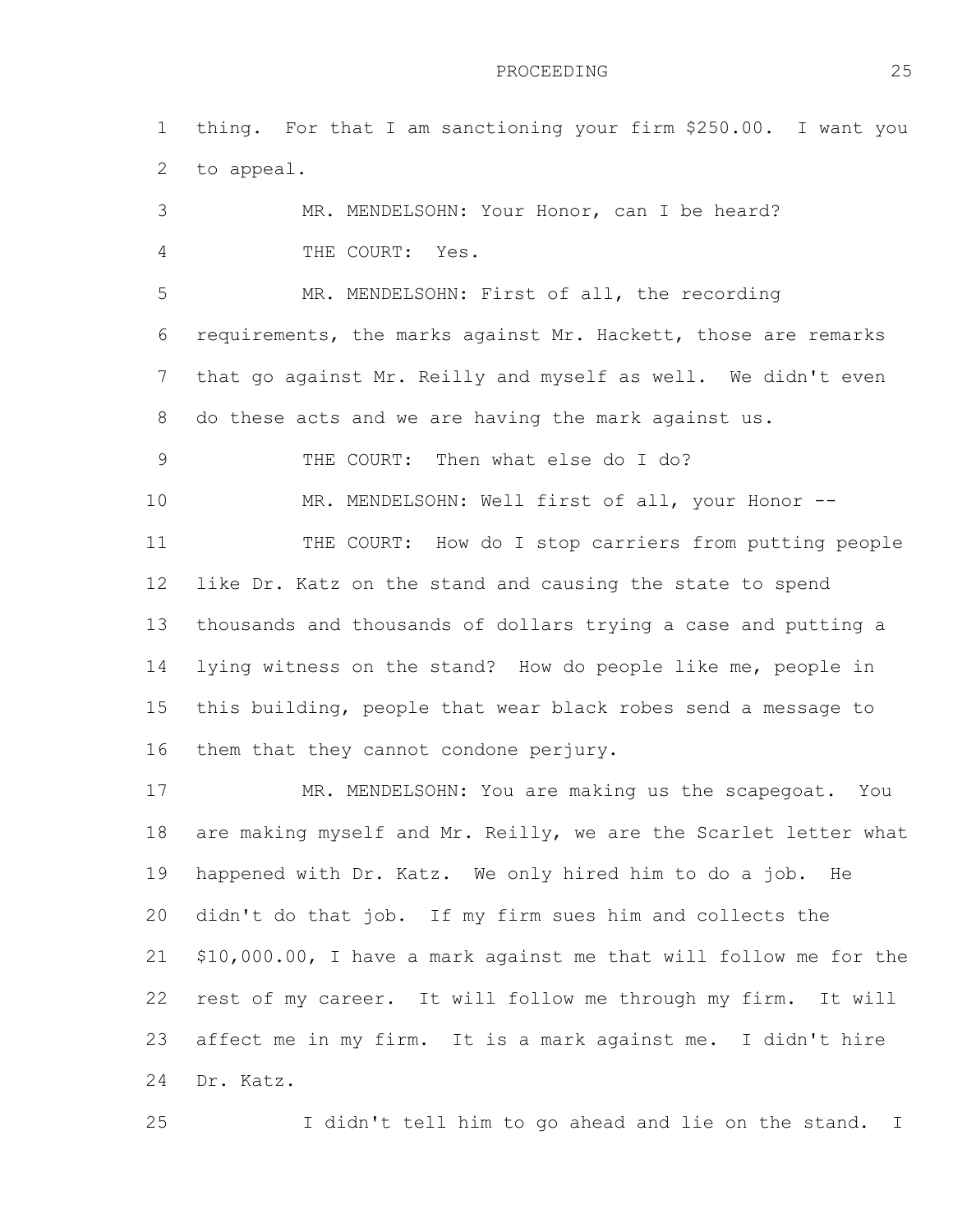1 2 3 4 5 6 7 went and said we are joining in the report because we presumed that Dr. Katz did what Dr. Katz said he would do. I would recommend to my firm that we do sue Dr. Katz because he had become adverse to me personally at this point. This is an effect on my career as Mr. Hackett is saying. It is an effect on his career. The problem is Mr. Hackett had an intentional act.

8 9 10 THE COURT: You can stop. You are right. I am particularly sensitive because it was done to me. You three guys are right. I don't know how else to do it.

11 12 MR. MENDELSOHN: We can take it from there, your Honor. We will see where your Honor goes. I have another point.

13 14 THE COURT: What is Plan B that you quys can come up with?

15 16 17 MR. MENDELSOHN: Plan B is out there what Dr. Katz did. You have unsealed the record. He will not be able to testify ever again in Court once the record is unsealed.

18 19 THE COURT: I understand from sources that he has IME's from State Farm scheduled in the future.

20 21 22 23 24 25 MR. MENDELSOHN: They are sticking their neck on the line. It is out there. This was not out there previously for us to have to handle. This is now going to be a public record what Dr. Katz did, what your Honor's finding with regard to his testimony was. That is out there. Dr. Katz, if somebody wants to go and hire Dr. Katz right now, they are going to be subject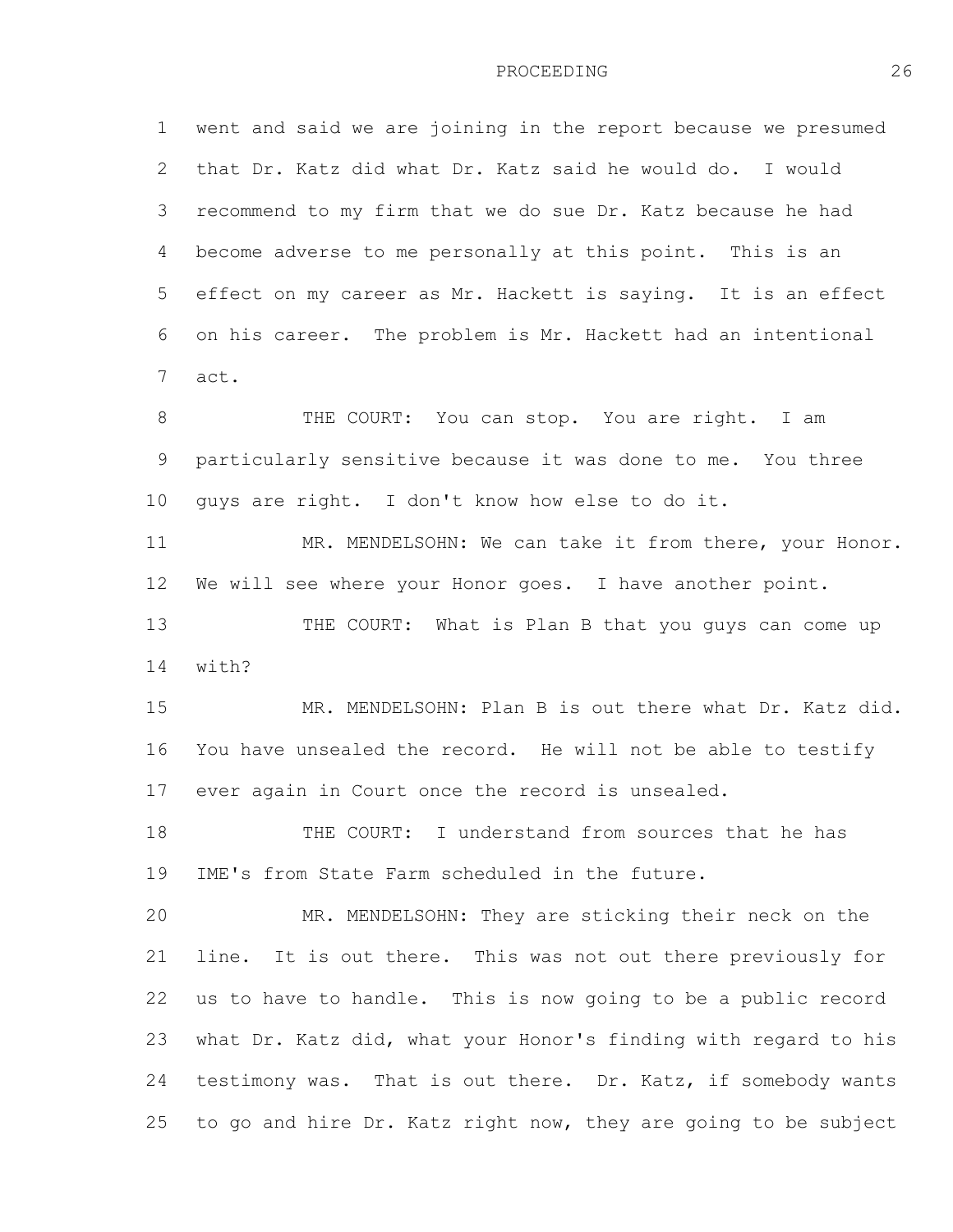1 2 3 4 5 6 7 8 9 10 11 12 13 14 15 16 17 18 19 20 21 22 23 24 25 to an open record saying this is what this guy does. THE COURT: I tell you what. Will you agree that Dr. Katz lied on the record, yes or no? MR. MENDELSOHN: I can't say that he lied on the record. From what he said, he agreed it would take 10, 20 minutes. The tape says otherwise. I wasn't there. From the facts that are before the Court-- THE COURT: Step up. Off the record. (Whereupon, an off the record discussion was held at this time and the following ensued:) THE COURT: Mr. Mendelsohn, do you have any objection to my finding that Dr. Katz lied on the record? MR. MENDELSOHN: If that is the Court's determination, I have no objection based upon the facts before the Court. THE COURT: Mr. Reilly, do you have any objection to my findings that Dr. Katz lied on the record? MR. REILLY: I don't have that standing, your Honor. THE COURT: You are a person in this trial. Do you object? If you don't object for whatever reason, do you object yes or no? MR. REILLY: I can't say I am in a position that I object, your Honor. Your Honor is characterizing it. That is your Honor's finding. I cannot be in a position where I am there to argue. I don't represent Dr. Katz. THE COURT: Even if you don't have the standing?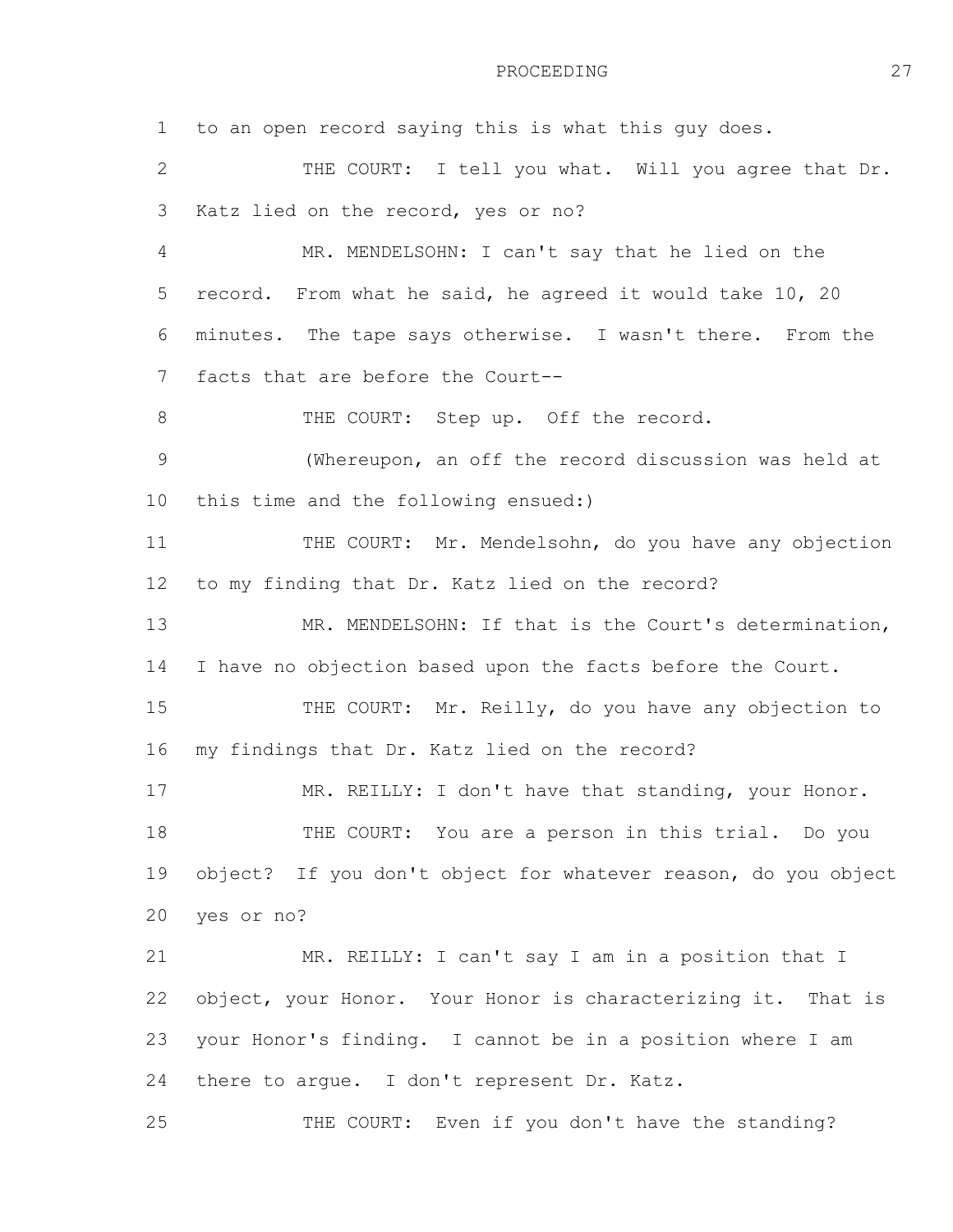1 2 3 4 5 6 7 8 9 10 11 12 13 14 15 16 17 18 19 20 21 22 23 24 25 MR. REILLY: If that is your Honor's determination, that is your Honor's determination. End of story, your Honor. Whatever happens, happens. I cannot say anything further on that. I don't know what the consequences would be or anything else. I don't represent the man, but your Honor made a finding. THE COURT: Notwithstanding my and I am moved by what Mr. Mendelsohn, Mr. Reilly and Mr. Hackett all said that it will follow him like a scarlet letter. Again, I will reiterate on the record, I don't think you did anything wrong except you gentlemen for the defendants, except for calling Dr. Katz. Mr. Hackett, what he did was wrong, but I have seen worse. I disagree, we can disagree but I understand Mr. Reilly's argument of lack of standing, as long as there is no determination of Dr. Katz lied on the record, led him complain to me on the record. By the way it is noted that he is not here or his attorney. They were ordered to be here, correct? MR. REILLY: That's correct, your Honor. MR. SILVERMAN: The only thing last time you said two o'clock, didn't you? THE COURT: All right. Then come back at two o'clock. MR. CONSTANTINIDS: We were told to be here for jury selection in the morning. THE COURT: Come back at two o'clock. We will see if Dr. Katz and his attorney show up. MR. REILLY: Your Honor, I just want to say one thing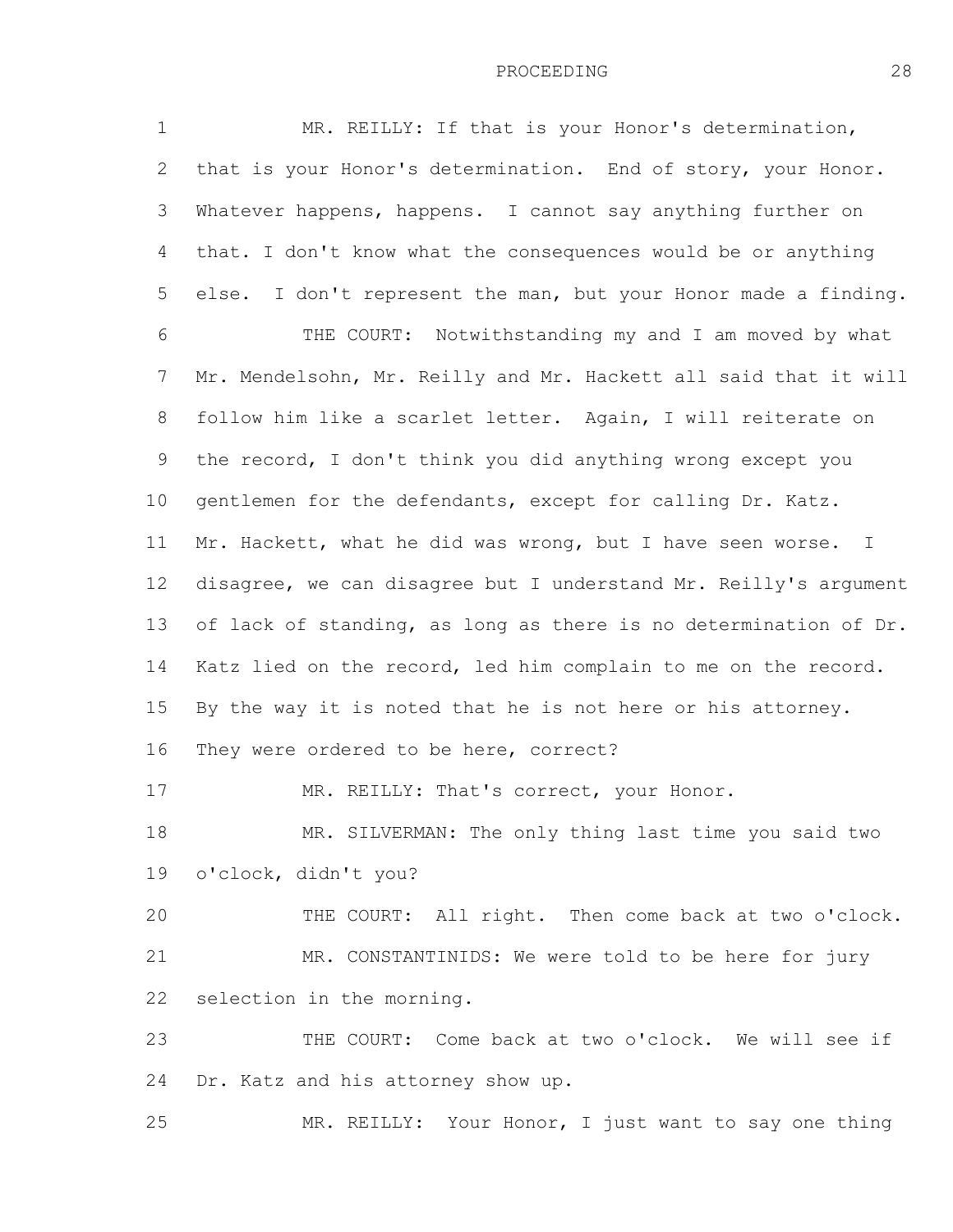1 2 3 on the record. Mr. Mendelsohn spoke about his personal situation. I also second that. I didn't do anything intentionally.

4 5 6 7 8 9 10 11 THE COURT: I don't know the extent to which you gentlemen would be held personally liable. I am still not thrilled. I still don't condone the fact that excuse me, I still don't condone the fact that you called a witness as they say in my part of Queens lied his whatever off. But, the punishment should fit the crime. If you gentlemen and Mr. Hackett are going to carry around a scarlet letter, it is not worth it to me. It really isn't.

12 13 MR. MENDELSOHN: I appreciate that, your Honor. MR. REILLY: Same here, your Honor.

14 MR. HACKETT: Thank you, your Honor.

15 16 17 18 19 20 THE COURT: I will vacate the sanctions. I am vacating the fines. I am not finished with Dr. Katz. I am still not finished with Dr. Katz. Make sure that he and his attorney can find their way here. Because I have to see what I am going to do with him. I would suggest that your carriers reinforce their efforts to never use him again.

21 22 23 MR. CONNOLLY: Your Honor, if we may, are you going to be addressing the other issues this afternoon or will you take care of that now?

24 25 THE COURT: I will address the other issues this afternoon with Dr. Katz and his attorney.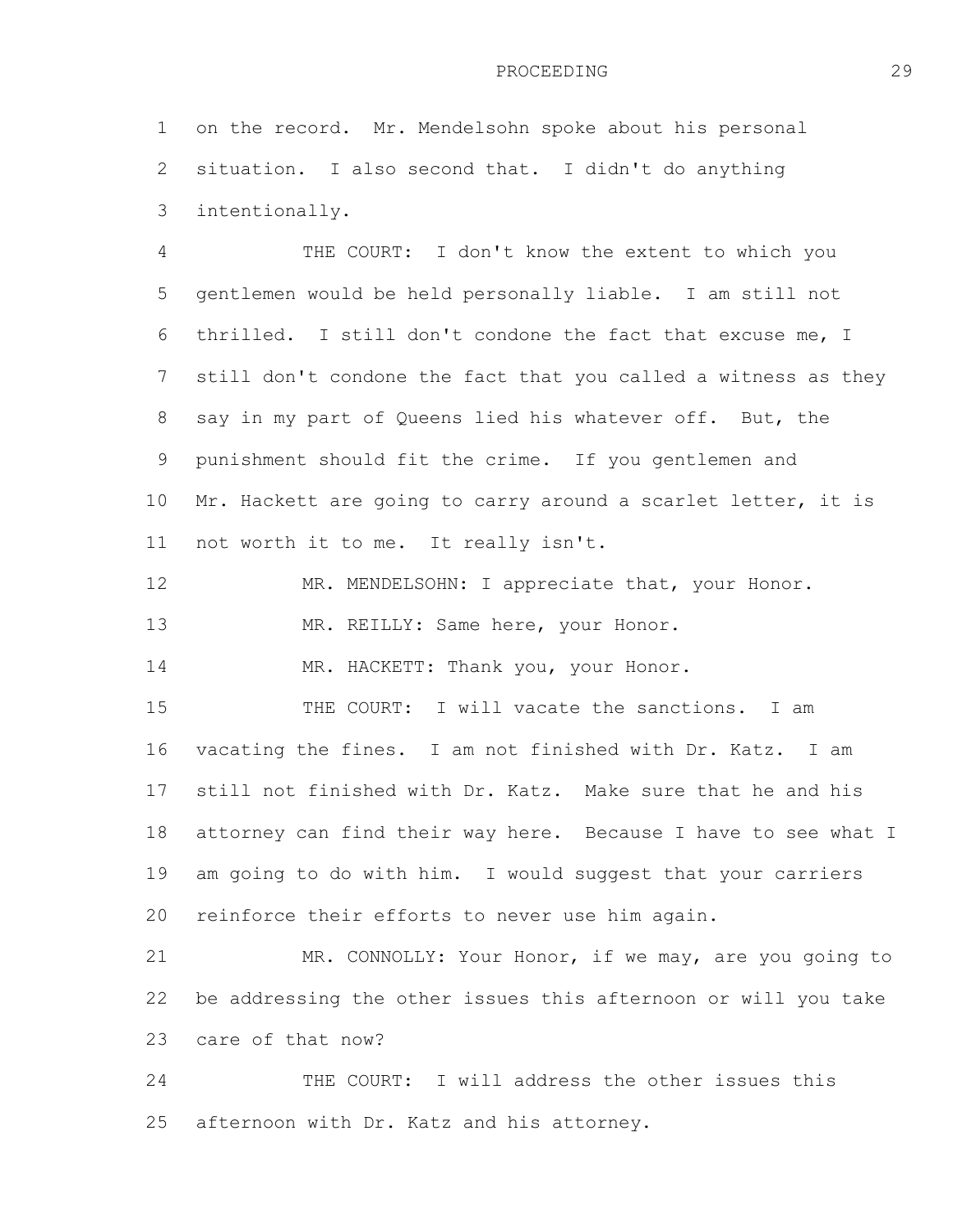1 2 3 4 5 6 7 8 9 10 11 12 13 14 15 16 17 18 19 20 21 22 23 24 25 MR. CONNOLLY: I am talking about the issues with respect to the surveillance and subpoenas that they have moved to quash. THE COURT: Well, we also have Mr. Mendelsohn and Mr. Reilly who will want a new IME, which I don't think is going to happen. MS. KULL: Your Honor, I have an application to dismiss Mr. Mendelsohn's action against his client. THE COURT: Who is your client? MS. KULL: Equinox Holdings, Inc., Equinox 76 Street, Equinox Eclipse Development. We were the tenants. The action was commenced against us. THE COURT: Well why would I dismiss it now? MS. KULL: Your Honor, the time was certainly not granted to extend past the trial of this matter. THE COURT: It was a mistrial. MS. KULL: I understand your Honor, but --THE COURT: When is the proper time? MS. KULL: First PC order was 60 days post EBT. THE COURT: All right. What does section 2004 of the CPLR say? MS. KULL: I don't know. THE COURT: For good cause shown, limiting that which could be extended. Good cause shown would be new testimony. Your application is most respectfully denied.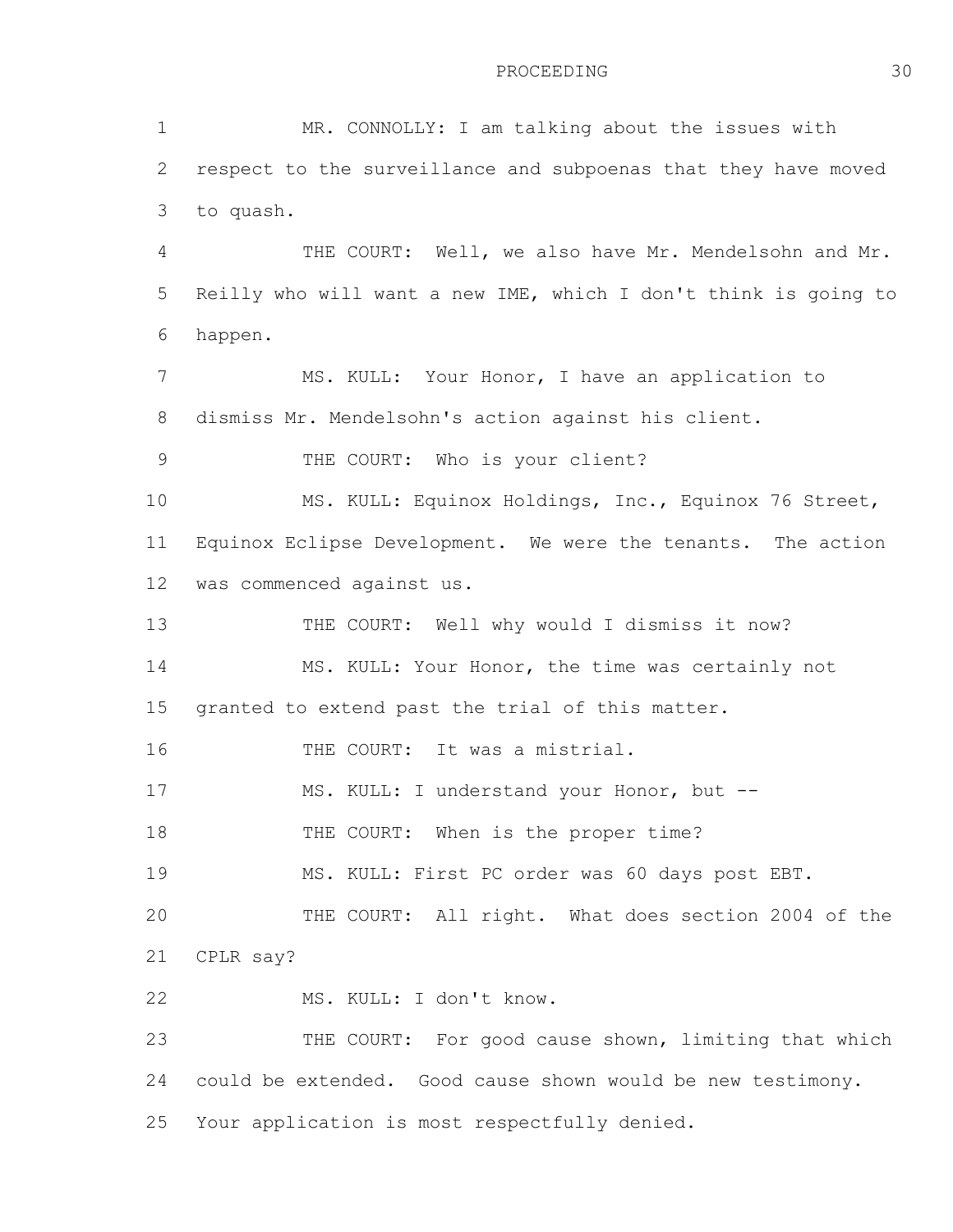1 2 3 4 5 6 7 8 9 10 11 12 13 14 15 16 17 18 19 20 21 22 23 24 25 MS. KULL: Your Honor, if I may, the action against us is based on contractual indemnity based on the lease that was entered in 2008. Mr. Mendelsohn had full knowledge of our claims and full knowledge of any potential claims against us. THE COURT: Did the statute of limitation pass? MS. KULL: Yes. THE COURT: When did the accident occur? MS. KULL: December of 2008. THE COURT: 2008 plus 6 is what? MS. KULL: 2014. THE COURT: Did we have a New Year's celebration that I didn't know about? MS. KULL: Your Honor, with due respect -- THE COURT: He can bring the action now without permission of the Court. MS. KULL: All right. Well, if this action was to proceed against us, we would ask that the action be severed for several issues. THE COURT: Counsel, there is so much going on with this case that is the least of my problems. That is truly the least of my problems. MS. KULL: I understand your Honor but however, if we are compelled to move forward with the trial of this matter we would seek to address the issue. THE COURT: There are so many matters even with the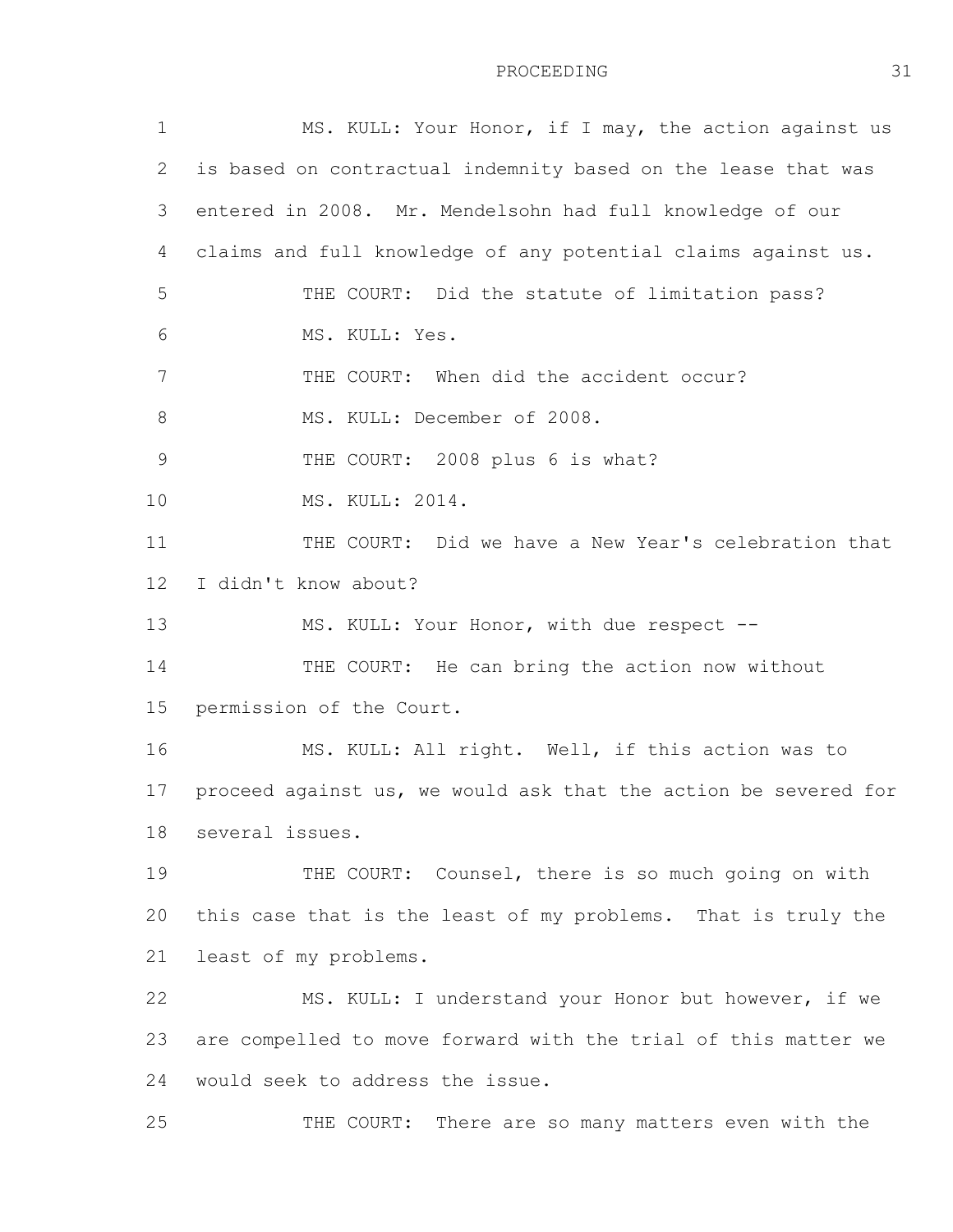1 2 batch of sanctions and even though I vacated the sanctions, did I get my message across?

3 MR. HACKETT: Yes.

4 MR. MENDELSOHN: Yes.

5 MR. REILLY: Yes.

6 7 THE COURT: There are still other things like the new IME that London and Fischer will not get most likely.

8 MR. REILLY: My office as well on that, your Honor.

9 10 11 12 13 14 15 16 17 THE COURT: Yes. Andrea Sawyers because they are stuck with Dr. Katz as the IME doc. There will be so much going on. That in and of itself and I realize, by the way will get my point across when you give that record to the Appellate Division as to why you want an IME doc. Your application A is premature because he has a right to go after you as per contract. The statute has not even begun to run yet. So, on that alone, the action, your application is denied. It is not six years yet. MS. KULL: Application to have the matter severed from

18 the underlying action.

19 20 21 22 23 24 25 THE COURT: Again counsel, you have so much time. Even though the case is scheduled for trial, A: I am on trial. B: I don't think the two primary defendants want to try the case without the doctor. I don't think they want to try the case with the doctor that they have. I don't think they want to try the case without a doctor. So, whatever I do, whatever my ruling, they are going to appeal it. If I allow him to get a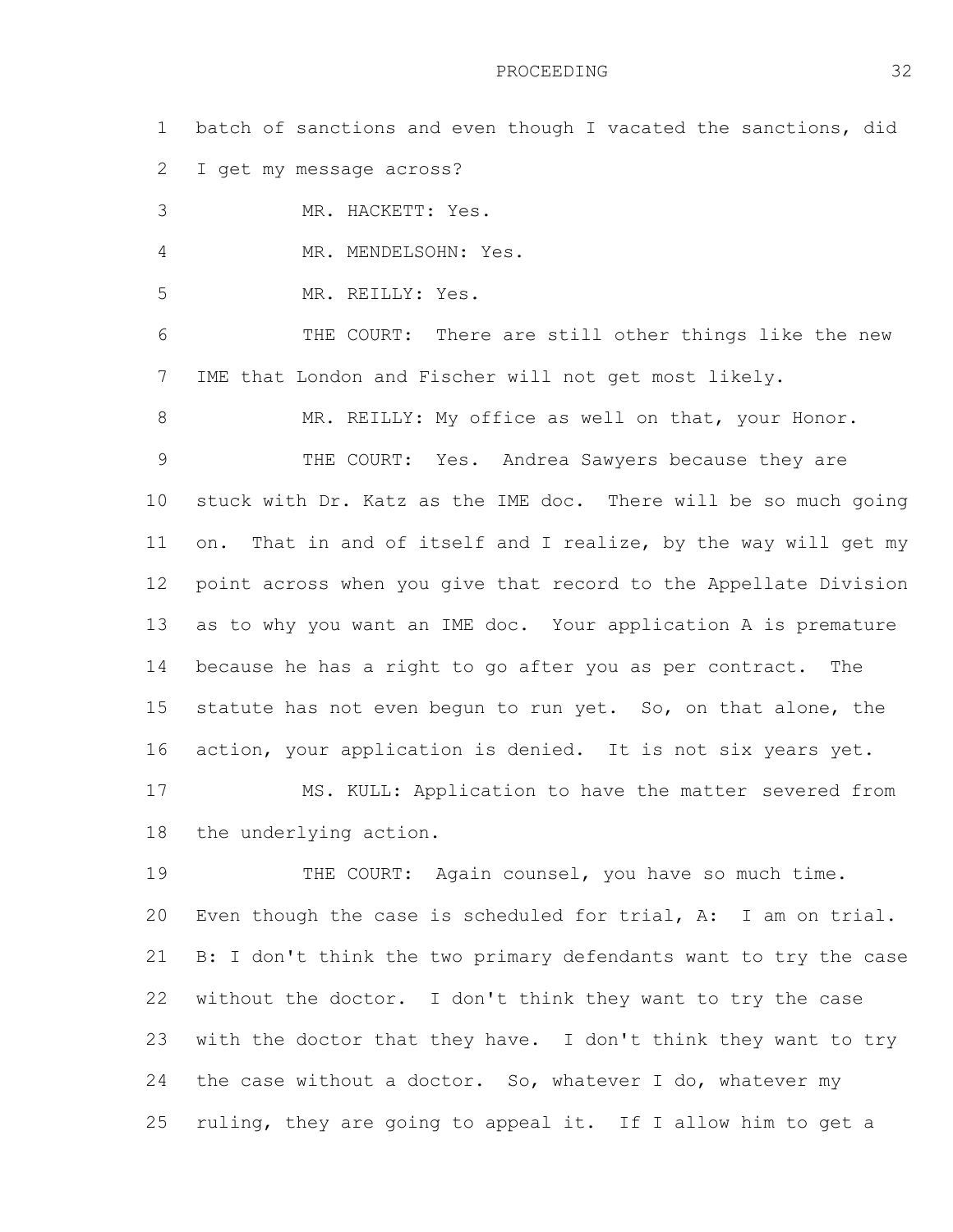1 2 new doctor, the plaintiffs will appeal me. You have got time. Two o'clock.

3 4 (Whereupon, a recess was taken and the following ensued:)

5 6 7 MR. VOZZA: David Vozza from the law firm of Kern, Augustine, Conroy & Schoppmann, PC, 865 Merrick Avenue, Westbury, New York. I represent Dr. Michael Katz.

8 9 10 11 12 13 14 THE COURT: Counsel, so that you know, I made a determination with Dr. Katz. The plaintiff's attorneys agreed that Dr. Katz lied. At least one of the defense attorneys agreed that Dr. Katz lied. It is not my guess that Dr. Katz lied. There is a difference between 1 minute 56 which was the recorded time of the IME that Dr. Katz performed and the 10, 20 minutes that Dr. Katz testified to.

15 16 17 18 MR. VOZZA: I have to take a look at the transcript of the last proceeding about two, three weeks ago. My colleagues had a conversation regarding your assessment. I want to note my continuing objection, characterization.

19 20 THE COURT: How do you confuse a minute 56 with ten minutes?

21 22 23 MR. VOZZA: Well from reading the transcript and I wasn't here for the trial in April, your Honor, had asked Dr. Katz.

24 25 THE COURT: By the way, your colleague who was here and again probably the dumbest thing I ever heard is that he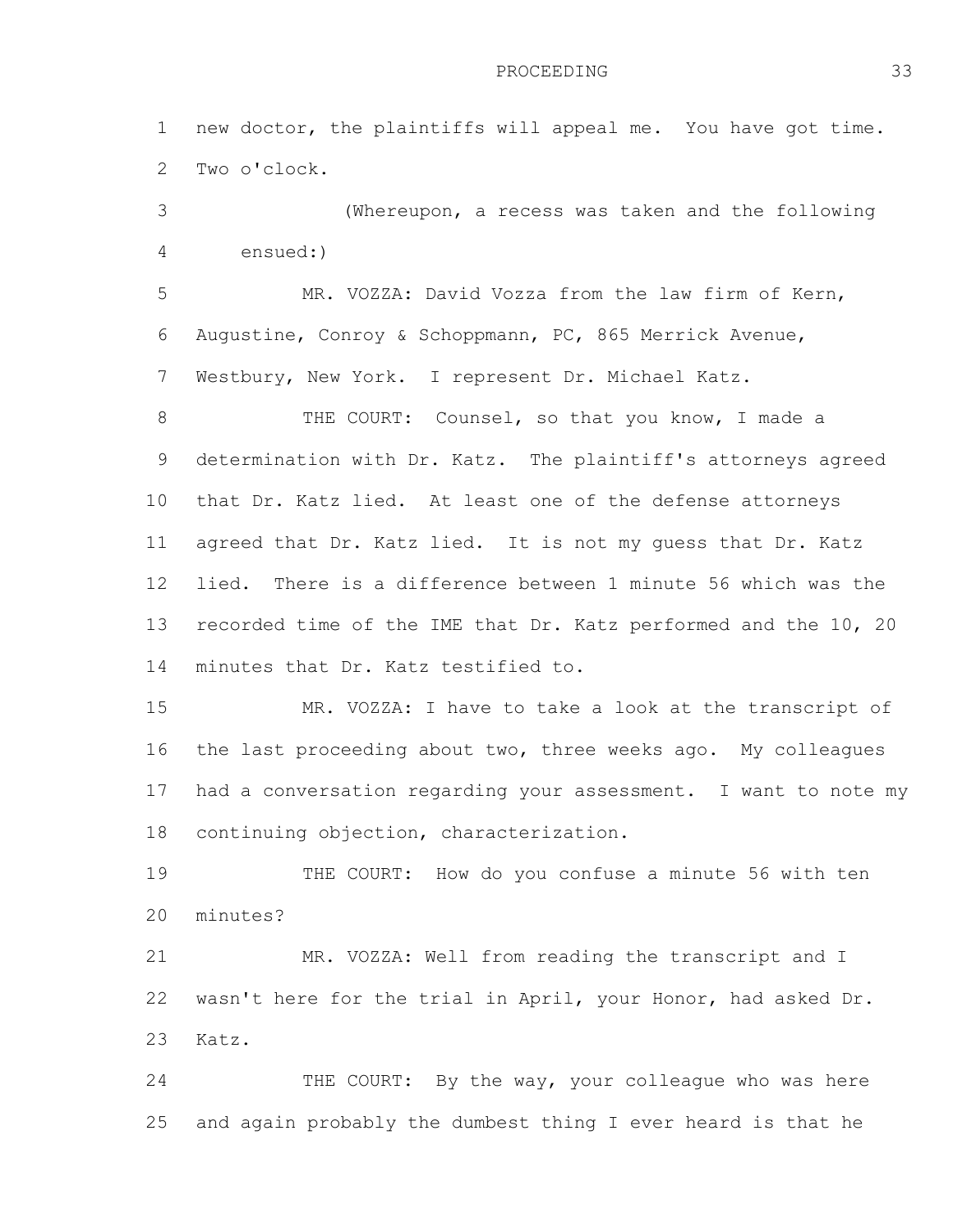1 2 said I cost Dr. Katz to perjure himself because I demanded that he tell the truth.

3 4 5 6 7 8 9 MR. VOZZA: He is not with the firm anymore. THE COURT: I am surprised. I made him tell the truth. I forced a witness to perjure himself. In all the years I have been on the bench, all the statements not in the Courtroom but in life that takes a new place. Sir you have got to tell the truth. That is forcing him to lie. I didn't know that.

10 11 12 13 14 15 16 MR. VOZZA: I have a little different take on it regarding the time element. Your Honor, thought falsely requested that Dr. Katz give you a concrete time of the IME. Dr. Katz did state a couple of times that he did not recall how long it was. When pressed by your Honor, he estimated the normal course or duration of an IME I think his words were 10, 20 minutes.

17 18 THE COURT: All the tests that he did which weren't necessarily born out in the film, was it?

19 MR. HACKETT: No, your Honor.

20 21 22 23 24 25 MR. VOZZA: Just to make one point, your Honor. The 10, 20 minute time range was not specifically for a specific-- THE COURT: No. You see this is the part that you are missing. I am not making a big thing of 10, 20 minutes. Witnesses confuse time all the time but he didn't do the tests that he said he did in the minute 56 seconds. That is the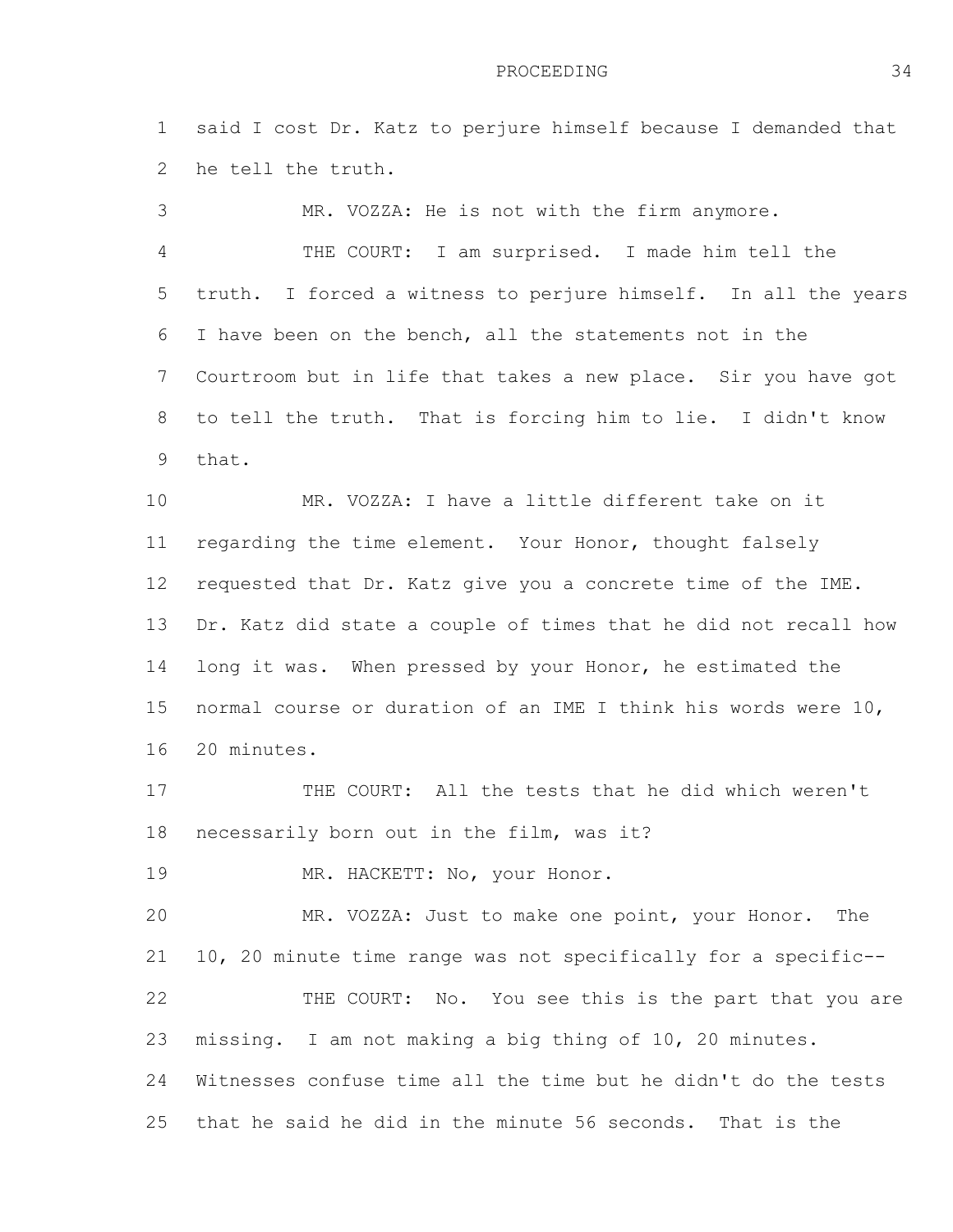1 problem.

| $\overline{2}$ | MR. HACKETT: The results that he claimed occurred                |
|----------------|------------------------------------------------------------------|
| 3              | didn't occur. He said there was full range of motion. When you   |
| 4              | look at the film and I ask you please do, your Honor --          |
| 5              | THE COURT: Mr. Hackett, I don't need help.                       |
| 6              | MR. VOZZA: I don't know why counsel is saying--                  |
| 7              | THE COURT: That is the problem. He didn't do the                 |
| 8              | tests that he said he did. How do you screw that one up? You     |
| 9              | either do the test or you don't do the test.                     |
| 10             | MR. VOZZA: Your Honor is assuming that the examination           |
| 11             | lasted 1 minute and 56 seconds.                                  |
| 12             | THE COURT: I am talking about what is on the film.               |
| 13             | MR. VOZZA: The film is different. It doesn't take                |
| 14             | into account the different things that Dr. Katz needs to perform |
| 15             | in performing IME's other than having actual physical contact    |
| 16             | with the plaintiff. There are records to review and              |
| 17             | conversations that he must have had with Dr. Katz.               |
| 18             | What we are doing is dissecting to the actual time               |
| 19             | that he is actually touching the patient. If that time is 1      |
| 20             | minute 56 seconds and I have not seen it since counsel supplied  |
| 21             | it to me. That appears to be the physical exam. It ends and      |
| 22             | starts abruptly. There are portions that we don't know what      |
| 23             | actually occurred in the examination.                            |
| 24             | THE COURT: The several witnesses and the films are               |
| 25             | wrong and Dr. Katz is right.                                     |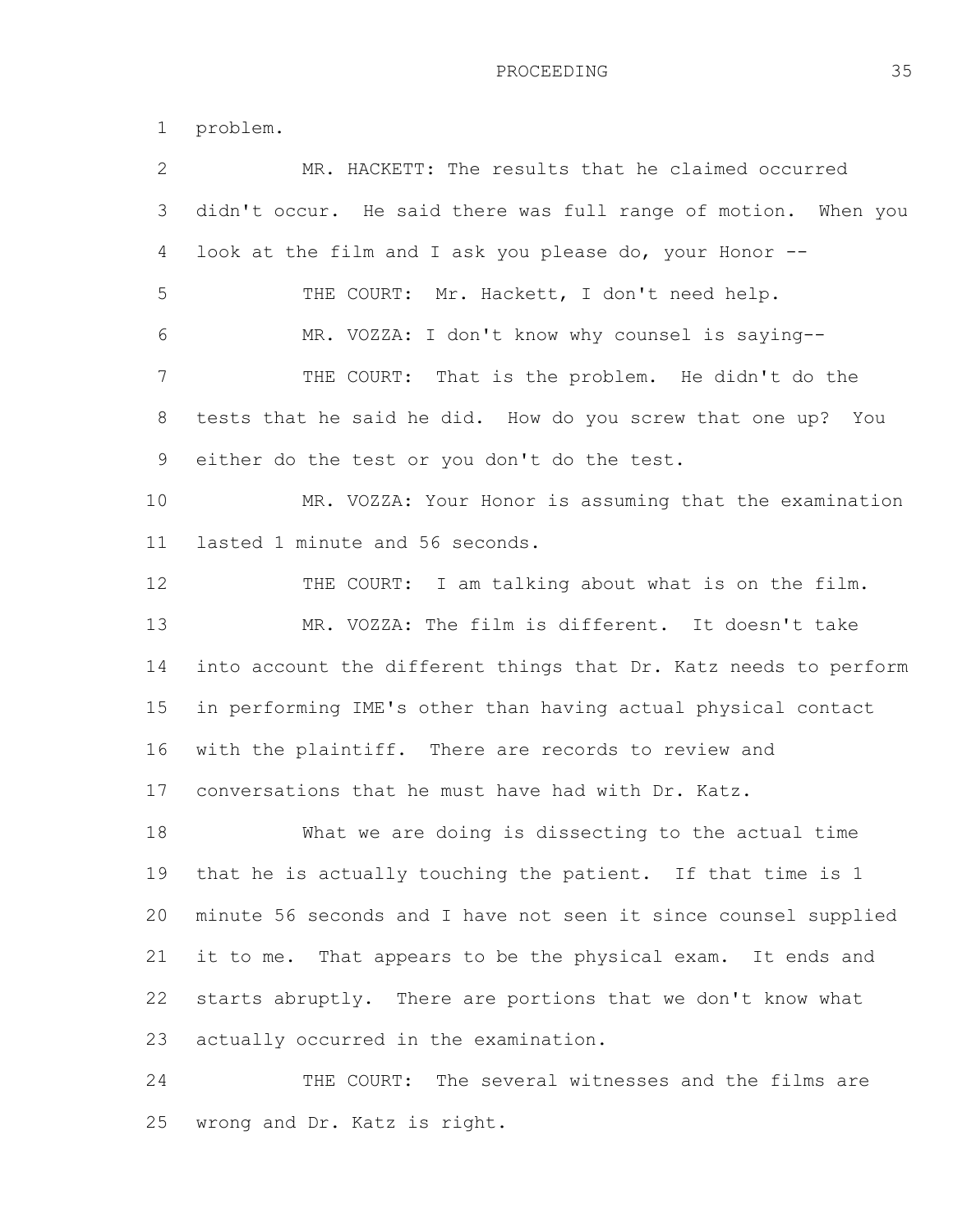1 2 3 4 5 6 MR. VOZZA: What witness? THE COURT: Mr. Hackett, his paralegal and I would assume the plaintiff about what tests were done, the film. At least 3 witnesses and a film that says one thing and Dr. Katz saying something else. MR. VOZZA: I am more focused on the duration of the

7 IME.

8 9 10 11 12 13 THE COURT: All right. Let's say that Dr. Katz was preparing this thing for eight minutes and did everything else in eight minutes. What did he do for the other eight minutes? Or it might be 18 minutes, he said 10, 20 minutes. Now, you might confuse two minutes with ten minutes in a manner of speech but how do you confuse two minutes with 20 minutes?

14 15 16 MR. VOZZA: I don't think there was confusion, Judge. THE COURT: I don't think there was confusion either. I think he lied.

17 18 19 20 21 22 23 24 25 MR. VOZZA: I would like to note my objection. THE COURT: You have an objection. Again, I will refer this, unless I don't think Dr. Katz, you know, we have enough problems doing trials. It is a strain on the system, but unless I get some sort of representation from you on behalf of Dr. Katz that he is out of the medical/legal business, I am going to refer this to the Administrative Judge and the District Attorney of Queens county so they can do whatever they want to do. Perjury is a D felony.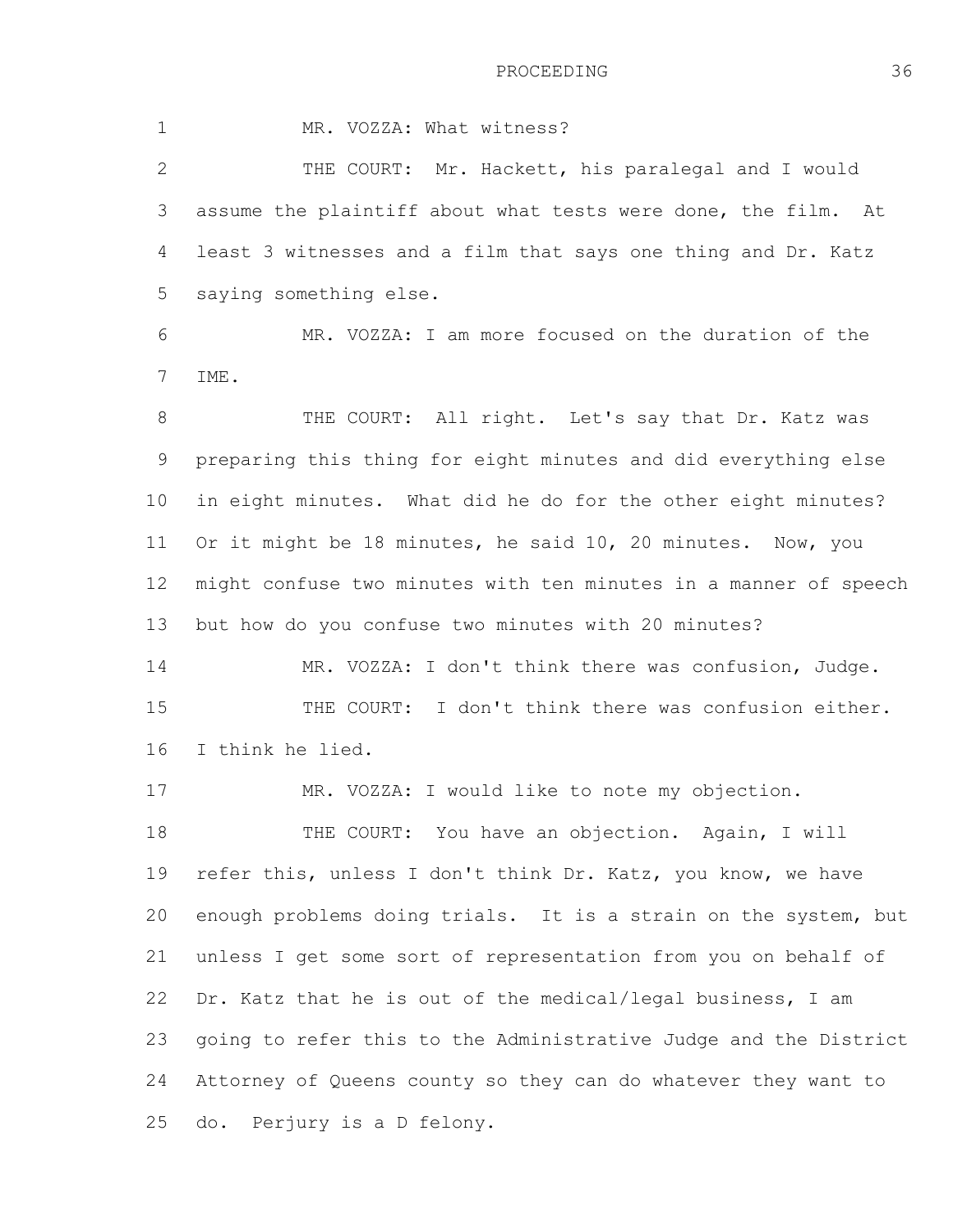1 2 3 4 5 6 7 8 9 10 MR. VOZZA: Can I talk to Dr. Katz? THE COURT: I would strongly suggest that you talk to Dr. Katz. As it is, and I can say this because it has already been said on the record. He will not be doing business with Travelers or AIG anymore. I have a feeling that any attorney or adjustor within earshot or who read this transcript will not be dealing with Dr. Katz much anymore. It might be an easy way for him to bow out gracefully from harm's way. I would imagine that his number is not going to be called too much in the foreseeable future. It might be a nice way out. Second call.

11 12 (Whereupon, a recess was taken and the following ensued:)

13 14 15 16 17 18 19 20 21 THE COURT: Let the record reflect that I gave Dr. Katz the option of and I would institute a special proceeding to retire from the medical/legal business. Retire at the time and he has declined. What I am now going to do, I am going to order a full transcript of everything, the trial and the subsequent proceedings. I will present that to both the administrative judge of Queens county and the District Attorney. I would recommend to the District Attorney that they explore prosecuting Dr. Katz for perjury.

22 23 24 25 Again counsel, it is not the time so much if the doctor thinks that he can explain the time. It is not the time problem. It is that there are tests that he testified to that he didn't do. That is the perjury. You might want to speak to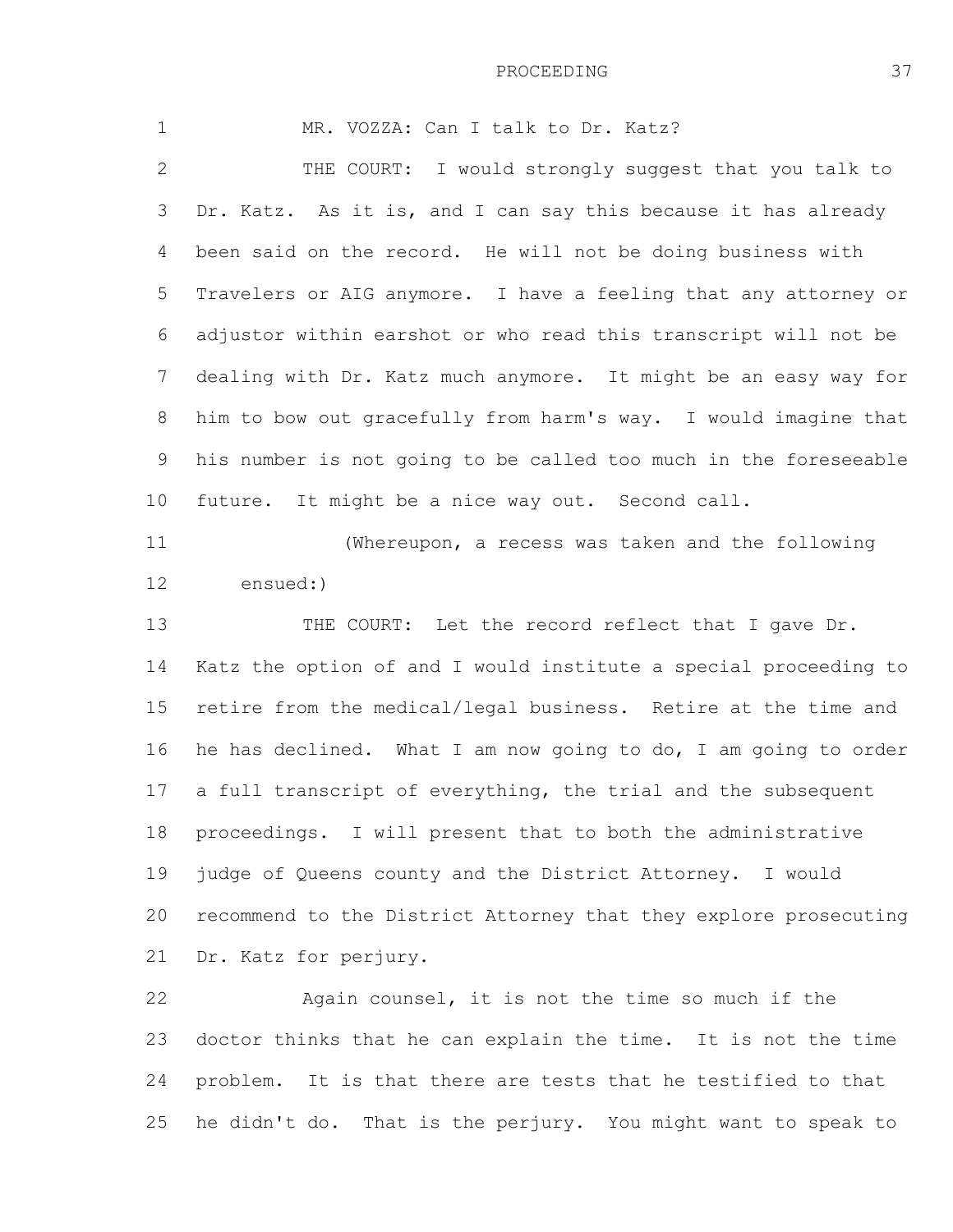1 2 3 4 5 your client again. You can interpret the entire thing however many ways you want. He testified to things that didn't happen. That is the problem. They call that perjury. Again, I am making it very clear on this record, the insurance companies here are not going to go near him.

6 7 8 9 10 11 12 I unsealed the record. Everybody from now on when he testifies as to the tests that he performed, it is always going to be questioned from now on. After about a month or two, nobody is going to go near him anyway. So he is not giving up much. What he is giving up is me referring it to the District Attorney and to the Administrative Judge. I would think that he wants to consider it again. Nobody is going to go near him.

13 14 MR. VOZZA: Judge, I ask you respectfully if we can have some time--

15 THE COURT: No. Months.

16 17 MR. VOZZA: Judge, you are talking about criminal implications.

18 THE COURT: Yes, I am.

19 20 MR. VOZZA: I would ask for an opportunity to consult with our criminal department in our firm.

21 22 23 24 THE COURT: Sir, you have five minutes to do whatever you are going to do. This part of the matter has been going on a month. In the meantime is Dr. Katz still doing IME's? DR. KATZ: Yes.

25 THE COURT: That is the problem. He is still doing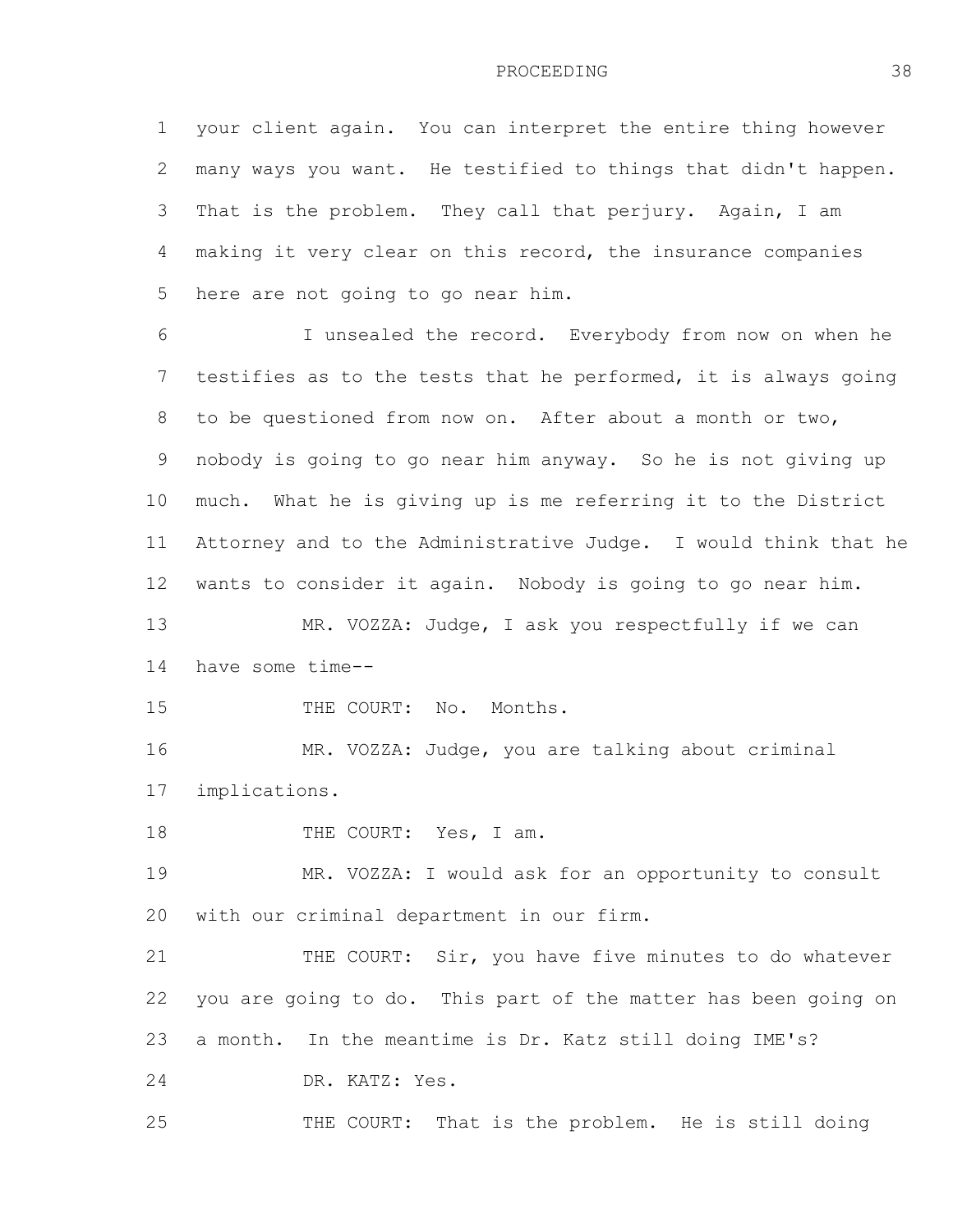1 2 3 4 5 6 7 8 9 10 11 12 13 14 15 16 17 18 19 20 21 IME's. Dr. Katz, your name and your Queens address. DR. KATZ: Michael J. Katz, 146-73 Delaware Avenue, Flushing, New York, 11355. THE COURT: This is still part of the trial. So you are still under oath, Dr. Katz. That is the problem. He is still doing IME's. Now, if counsel -- MR. VOZZA: I understand, your Honor. THE COURT: It is like a wound that is festering. Every time he does another IME. When is it going to stop? He is making 7 figures a year doing IME's. Then he comes to my part and lies. I will give you five more minutes. Trust me, I will go to the Administrative Judge, not that the administrative judge or the acting administrative judge doesn't already know about it, but I will go to the district attorney. It is not the time. It is that the tape shows that he didn't do the tests that he spent a considerable period of time talking about that he did. That is the perjury. Yes, didn't do the tests. It is not just me saying it. It is not just the plaintiff saying it. The defendants are saying it too. Does your client really think if the insurance industry or some of the insurance companies

23 really think they are going near him?

22

24 25 As they distribute the transcript, certainly this morning's transcript, certainly the last transcript, certainly

that hired him before when they find out that he lied, do you